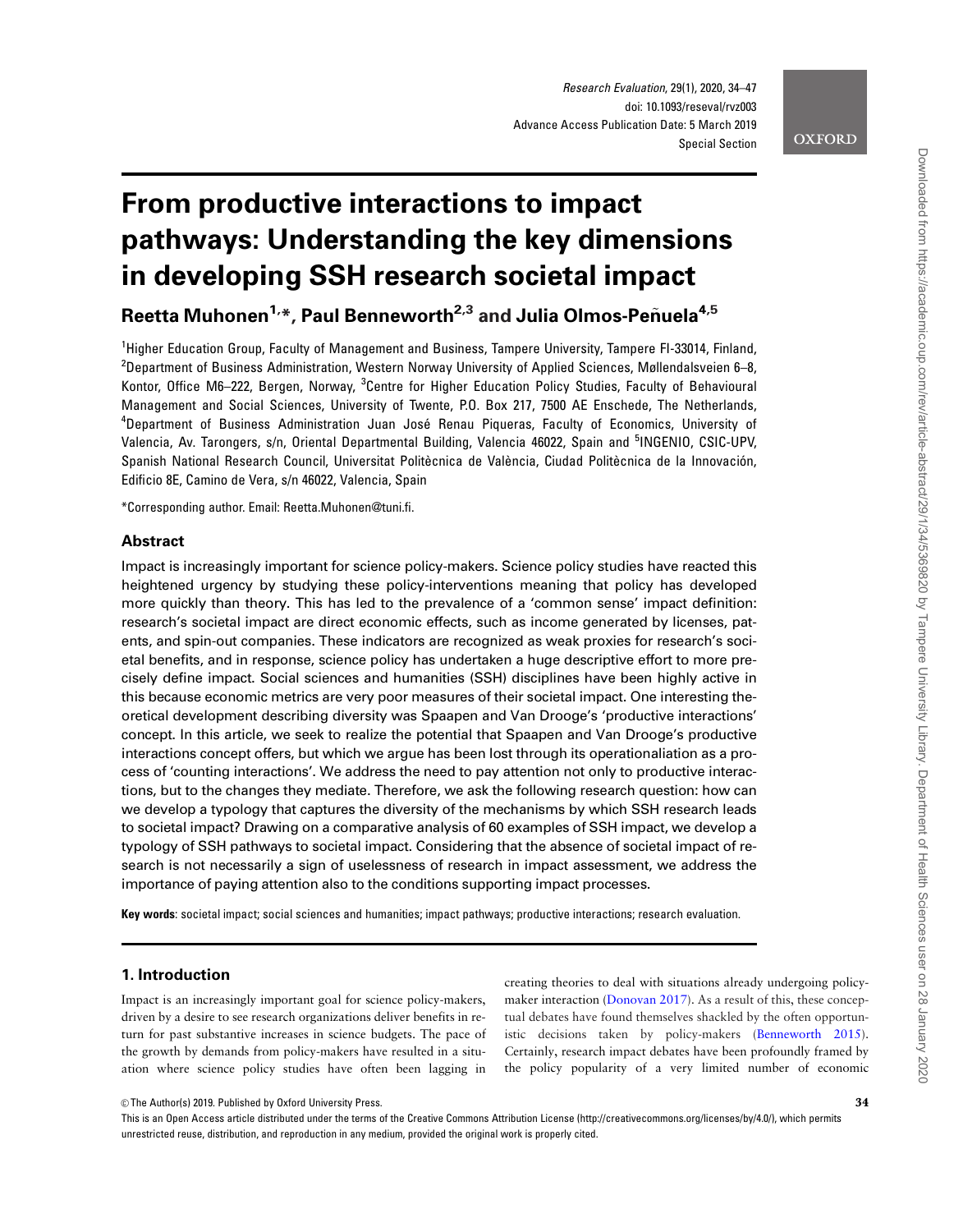indicators advocated by a number of multi-organizations including the OECD, World Bank and European Commission [\(McCann and](#page-12-0) [Ortega-Argiles 2013\)](#page-12-0). While spin-offs, patents and license incomes might seem like a common-sense proxy measure for research impact, they emerged in a very specific context, of US state universities seeking to justify their public subventions and newly granted patent exploitation powers [\(Popp Berman 2011\)](#page-12-0). Indeed, these indicators have cast a long shadow over efforts to develop better understandings and measures of the broader impact of research, most notably outside the hard sciences, and most notably in social sciences and humanities (SSH) [\(Donovan 2007;](#page-11-0) [Morton 2015\)](#page-12-0). Science policy researchers' efforts to more precisely define impact have produced understandings that are accepted by researchers, but in turn lack traction amongst policy-makers because of their imprecision and thinness as a foundation for practical policy interventions [\(Benneworth et al. 2016\)](#page-11-0).

We therefore contend that this represents a form of irreconcilable stand-off, where conceptualization is held back by a lack of empirical and policy interest in more complex frameworks while current policy practices provide little opportunity to develop richer understandings of impact. One interesting development that progressed some way in bridging this gap was the 'productive interactions' conceptual proposition [\(Spaapen and Van Drooge 2011](#page-12-0)), which achieved a degree of uptake on policy communities. [Spaapen](#page-12-0) [and Van Drooge \(2011\)](#page-12-0) defined productive interactions as:

'exchanges between researchers and stakeholders in which knowledge is produced and valued that is both scientifically robust and socially relevant. These exchanges are mediated through various 'tracks', for instance, a research publication, an exhibition, a design, people or financial support. The interaction is productive when it leads to efforts by stakeholders to somehow use or apply research results or practical information or experiences. Social impacts of knowledge are behavioural changes that happen because of this knowledge' ([Spaapen and Van Drooge 2011:](#page-12-0) 212).

In the Netherlands, productive interactions have influenced policy debates as evinced by the recent launch of the Quality and Relevance in the Humanities (QRIH) metric set.<sup>1</sup> But even within QRIH, we sense that individual indicators proposed for research evaluation were not based on productive interactions' theoretical criteria, but rather for primarily opportunistic reasons (ease of gathering and deployment).

In this article, we seek to consolidate the potential offered by Spaapen and Van Drooge's productive interactions' concept, but which we argue has been lost through its operationalization as a process of 'counting the final interactions' (cf. [Benneworth and](#page-11-0) Olmos-Peñuela 2018). Impact results not just from academics creating usable knowledge and placing it via productive interactions with users, but also from the conditions by which that knowledge is made useful [\(Research Council of Australia 2018:](#page-12-0) 8): we infer that productive interactions can only be interpreted by looking at the contexts (pathways) within which this impact emerges. Considering that the absence of societal impact of research is not necessarily a sign of uselessness of research in impact assessment, we address the importance of paying attention also to the conditions supporting im-pact processes (cf. Godin and Doré 2005; [Bornmann 2013](#page-11-0)). We ask the following research question: how can we develop a typology that captures the diversity of the mechanisms by which SSH research leads to societal impact? To this aim, we draw on a comparative analysis of 60 examples of SSH impactand develop a typology of SSH pathways to societal impact. We conclude by arguing that this

typology is useful for thinking more critically about practical mechanisms and instruments for creating more nuanced tools for impact evaluation.

# 2. Developing a conceptual theory for evaluating SSH research impact

# 2.1 Societal impact in the framework of research evaluation

There is a substantial interest amongst policy-makers in research impact evaluation, driven by their desire to justify allocative decisions, not least real-terms increases in science budgets in which this pressure to evaluate something has run far ahead of the development of comparative understandings [\(Grant et al. 2010;](#page-12-0) [Martin 2011;](#page-12-0) [Molas-Gallart 2015\)](#page-12-0). More generally, research impact measures seek to provide two characteristics, comparability between impacts as well authenticity to individual impacts. Tensions between those two characteristics in emergent variables has seen impact indicators' legitimacy lagging definitions of 'scientific impact' couched in scien-tometric terms of subsequent citation<sup>2</sup> [\(Spaapen and Van Drooge](#page-12-0) [2011;](#page-12-0) [Petersohn and Heinze 2017](#page-12-0)). Although scientific research impact is not perfectly measured by citation scores, bibliometrics is sufficiently conceptualized and operationalized to allow citations to represent a reasonably proxy of scientific impact that [Petersohn and](#page-12-0) [Heinze \(2017\)](#page-12-0) argue can lodge a claim amongst policy-makers and scientists to be valid.

This imbalance with societal impact created an urgent policy pressure to produce a social impact definition that can be operationalized and measured, and that can claim to be legitimate amongst both academics and policy-makers as comparable but authentic ([Benneworth et al. 2016;](#page-11-0) [Petersohn and Heinze 2017](#page-12-0)). This has been manifested in a range of research evaluation systems. From 2002 in the UK, grant applications had to include an impact statement, and from 2014, ex post impact creation featured in the REF as a specific area of resource allocation ([Bulaitis 2017\)](#page-11-0). In the Netherlands, from 2000, impact was a policy goal, it featured in the 2005 SEP, and from 2009, it started to be taken seriously as a policy goal ([Van der Meulen and Rip 2000;](#page-12-0) [Benneworth et al. 2016](#page-11-0)). But there remained an ambiguity in these assessment processes regarding precisely what need to be assessed and against which criteria ([Molas-Gallart 2015\)](#page-12-0). The economic indicators that initially drove impact's rise were clearly too limited to be meaningful impact proxies beyond a guideline for funding decisions such as in the UK's Higher Education Innovation Fund [\(Benneworth and Jongbloed](#page-11-0) [2013\)](#page-11-0). Indeed, [Donovan \(2008\)](#page-12-0) noted Australia's attempts to measure impact in its planned Research Quality Framework, destabilizing beliefs of straightforward impact measurement in evaluation and leading to its complete omission from the Excellence for Research in Australia evaluation system.

Several work-arounds arose in this absence of legitimate metrics: the UK (followed by a number of other countries, [Sivertsen 2017a](#page-12-0)) adopted a peer-review methodology in which research centres submitted case studies that were assessed against three criteria, namely the scale, the scope and the value of the impact ([HEFCE 2011;](#page-12-0) [Martin 2011](#page-12-0)). Scientometrics companies' efforts to develop societal impact measures largely lacked legitimacy ([Andrews 2018](#page-11-0)). Attempts to measure behavioural or even attitudinal aspects of scientists' orientation in SSH disciplines have also taken place (see [Hughes et al. 2011](#page-12-0) or Olmos-Peñuela et al. 2014 for examples from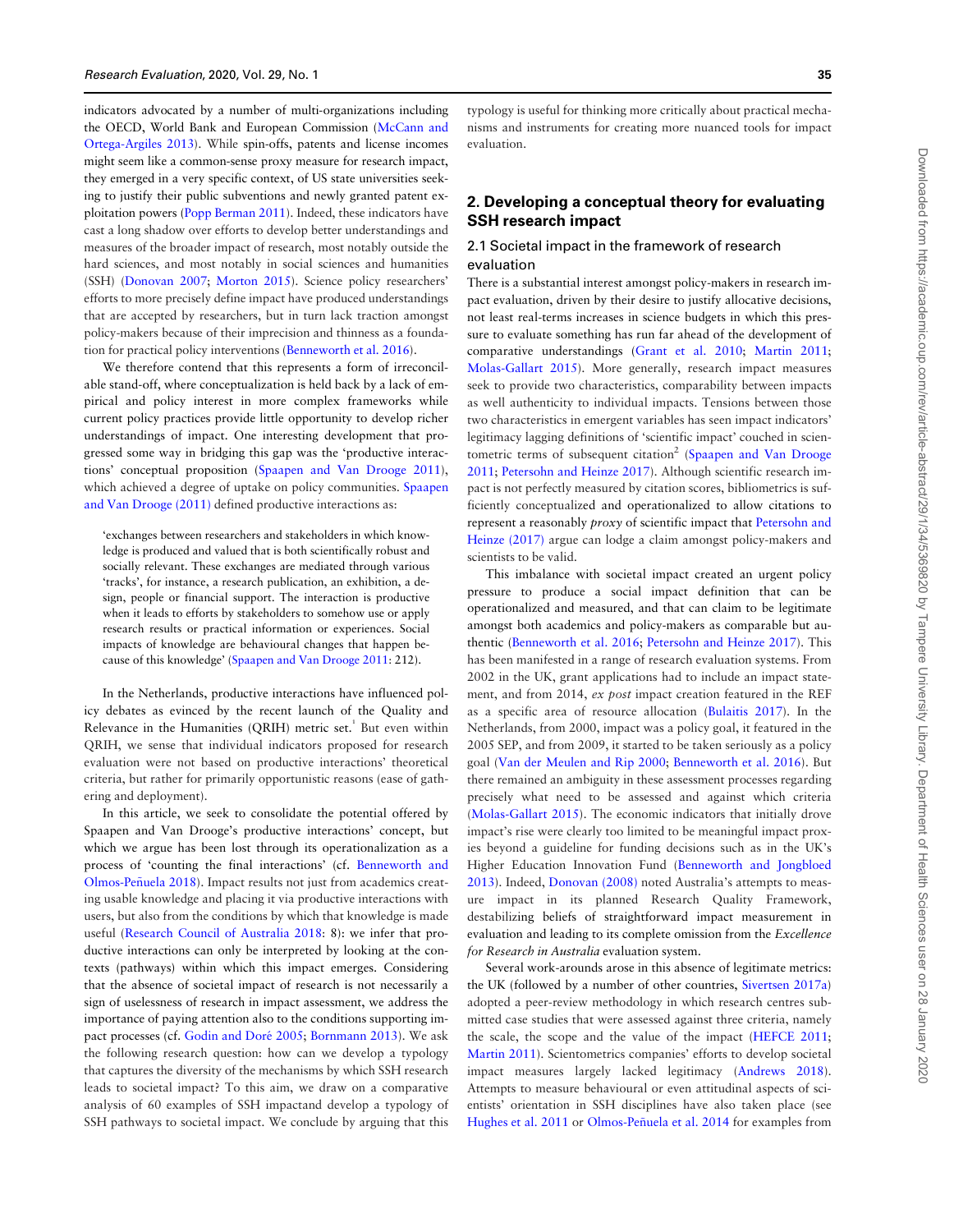the UK and Spain respectively). The issue with these various kinds of work-arounds has been that despite these efforts, they failed to build legitimacy amongst both policy-makers and scholars (cf. Wróblewska 2017).

# 2.2 Productive interactions as a concept of research creating impact

Two other similar attempts to provide comparability with authenticity came through the ERIC and Siampi project diptych, which together proposed the productive interactions concept, which has been advocated by the powerful LERU University group as providing a good instrument for evaluating research impact [\(Van den Akker and](#page-12-0) [Spaapen 2017\)](#page-12-0). The Netherlands' Evaluating Research in Context project emerged at the interface between science policy and research to create a theoretically justified operationalisable framework for research evaluation, followed by the European Commission 'Siampi'<sup>3</sup> research project ([Benneworth et al. 2016\)](#page-11-0). The productive interactions concept emerged from the community around these two projects as a first-cut definition of research impact, operationalizable to individual evaluation contexts through interaction's transaction trails (Van Drooge, pers. comm.).

The framework defines three kinds of productive interactions: direct (personal) interactions, indirect interactions (mediated through artefacts) and financial interactions (mediated through exchange relations), claiming these interactions imply more substantive change because interacting partners are embedded within other systems that change through these interactions. Their definition was proposed in an article within a special issue of Research Evaluation, providing arguably the first theoretical vocabulary for a new form of research impact evaluation, providing comparability with authenticity. Comparability came in terms of providing a materiality to the impact definition, the transaction, linked back to an underlying scientific process avoiding two common traps in debates around societal impact, assuming scientific research was intrinsically productive, or demanding extraordinary outcomes [\(Sivertsen 2017b\)](#page-12-0). The definition also provided a degree of authenticity by being linked to the kinds of activities already routinely undertaken by academics.

A productive interaction represents a moment where science system encounters societal actors, allowing societal actors to influence scientific actors, creating new kinds of scientific value (e.g., such as asking new kinds of research question, Gläser 2012). The encounter simultaneously realises societal benefits by imbuing recipients with assets that can be leveraged and capitalized within different kinds of socio-economic systems hence contributing to 'development' (in the language of [Corea's 2007\)](#page-11-0). This value may be financial/economic, such as when technology-based ventures are able to leverage university IP to develop spin-off companies that attract external venture capital investment. But it might also involve other kinds of sociopolitical value, such as where academic knowledge changes the 'rules of the political game' with the formation of new parties or is used as part of democratic renewal processes [\(Benneworth et al.](#page-11-0) [2016\)](#page-11-0). And this might emerge, following [Martin \(2011\),](#page-12-0) through elongated pathways lacking one-to-one-correspondence between a research activity and a societal outcome, making it hard to see whether these productive interactions are significant and antecedent to impact or mere activity.

We therefore seek to look at the broader context within which productive interactions take place, 'impact pathways', and address the importance of paying attention also to the conditions supporting

impact processes. We follow here the idea implemented in the Australian research evaluation framework; an approach, which seeks to incorporate unpredictability and random chance in measuring research impact by accounting for 'approach to impact' ([Research Council of Australia 2018\)](#page-12-0). Their Engagement and Impact Assessment (EI) approach applied to Australian universities assesses societal impact through both tangible outcomes, but also the presence of institutional mechanisms promoting or enabling research impact with outcomes based on qualitative descriptions of how the institutions facilitated impact realization ([Research Council](#page-12-0) [of Australia 2018](#page-12-0): 8).

# 2.3 The holy grail of impact evaluation: comparisons between incomparable epiphenomena

In this article, we are concerned with the challenge of evaluating and measuring the societal impact created by SSH research, and in particular, a problem that arises when attempting to compare between very different kinds of impact. There is in science and technology studies (STS) an extensive set of literatures on describing the associations between socio-technical change and more basic research activities [\(Penfield et al. 2014](#page-12-0)). In this article, we omit an extensive discussion of this literature because it has not proven influential in shaping research impact evaluation policies ([Donovan 2017](#page-12-0)), something we see as being linked to the desire to take allocative decisions (see Section 2.1) rather than to understand research impact. The ground-breaking TRACES study in 1968 attempted to link the emergence of technologies to what it called 'critical moments in science' ([Kostoff 1994\)](#page-12-0). From this has been inferred that there are a set of manifold ways in which research activities create impacts in the wider society, whether positive or negative, but also that there was no simple one-off relationship between discrete research activities and societal outcomes (see [Martin 2011](#page-12-0) for a lucid summary of this situation). Early attempts to measure these were often opportunistic and based on eye-catching and easy to measure indicators, such as numbers of patents or spin-off companies rather than effectively representing this diversity of activity ([Benneworth 2015\)](#page-11-0).

More recently, there have been substantive efforts to develop general concepts of research impact and we here highlight two of them, namely the Payback Framework [\(Donovan and Hanney](#page-12-0) [2011\)](#page-12-0) as one of the most commonly referred concept in the context of impact evaluation, and [Rowe](#page-12-0) & [Frewer's participatory frame](#page-12-0)[work \(2005\)](#page-12-0) presenting not only three applicable engagement concepts, but also one of the most comprehensive list of science-society participation mechanisms. Rowe and Frewer ([2005](#page-12-0))'s study on the role of public engagement in regulating the flow of knowledge from scientists to societal users introduced three different engagement concepts, namely public communication, public consultation and public participation. The concept of public communication refers to a situation where information flow is one-way: conveyed from the sponsors (the term they use to refer the party commissioning the engagement initiative) to the public. Regarding the concept of public consultation, the direction of the flow of information is instead from members of the public to the sponsors of the initiative; however, the process is initiated by the sponsors and no formal dialogue exists between these two parties. The public participation differs from the other two previous concepts of public engagement, because it includes the idea of information exchange between members of public and sponsors including some degree of dialogue ([Rowe and](#page-12-0) [Frewer 2005:](#page-12-0) 254–255). They listed ca. 100 participation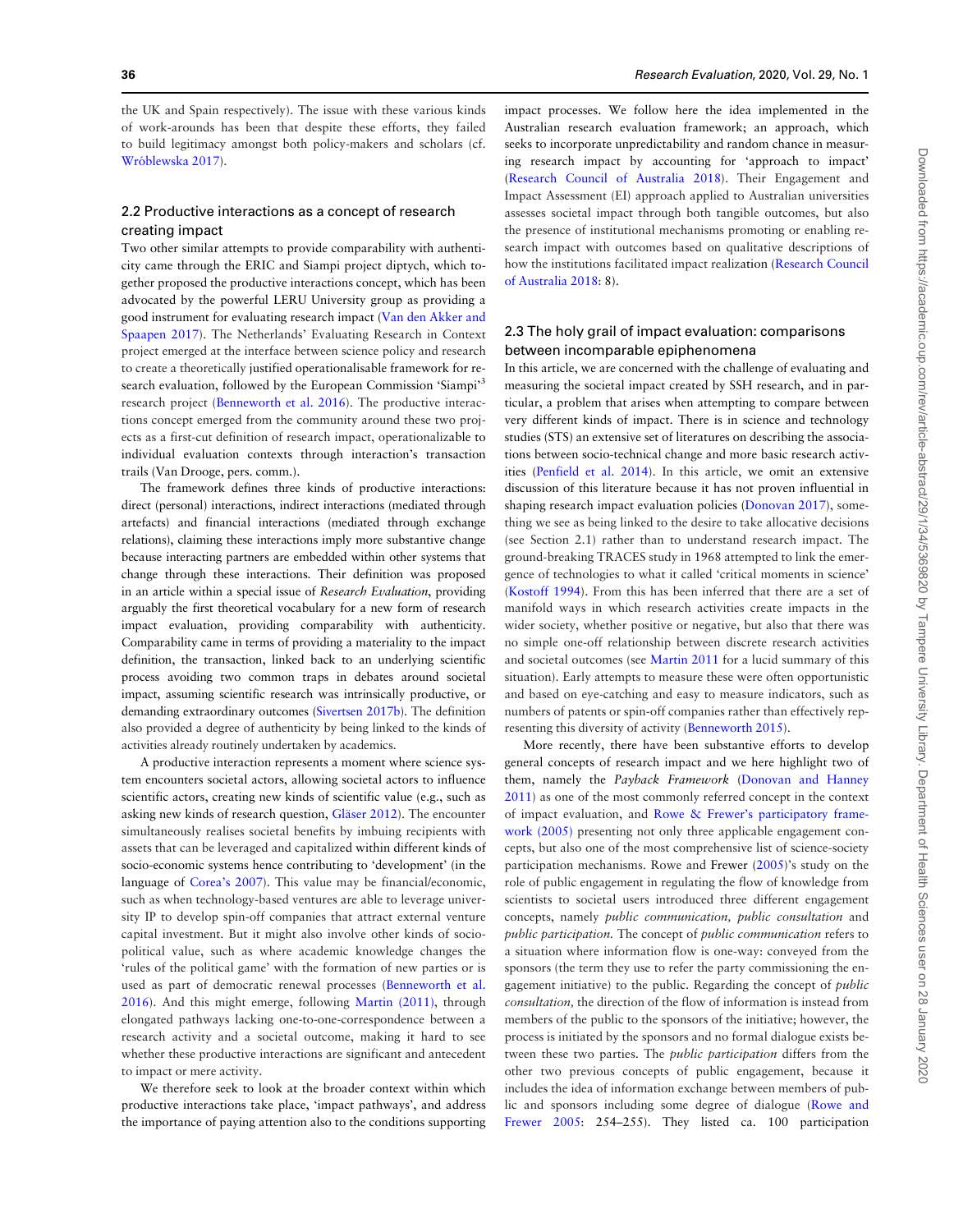mechanisms identified in previous studies [\(Rowe and Frewer 2005:](#page-12-0) 257). To outline the results from previous studies and describe how to enable effective involvement in any particular situation, they suggested a typology of public engagement mechanisms based on the three versions of the concept of public engagement described above. However, they did not pay attention to the mechanisms between engagement activities and impacts ([Rowe and Frewer 2005](#page-12-0): 276–282) as productive interactions do.

The ideology behind the Payback Framework derives from the need to demonstrate the 'payback'of public investments to research, and thus, it is one of the core discussions from where the branch of impact literature derives. The original idea of the Payback Framework consists of two elements: a logic pathway representation of the research processes done for the purposes of research impact evaluation and a variety of categories aiming at to classify paybacks from research [\(Donovan and Hanney 2011](#page-12-0)). Thus, in the context of the Payback Framework, both research processes and impacts are taken into account. Differences compared to the concept of productive interactions derives from the fact that where the concept of productive interactions includes the idea of impact or change, in the Payback Framework the aim is to identify a full range of benefits of funding, but not to provide analysis of how impacts arise. The Payback Framework [\(Hanney et al. 2004](#page-12-0)) is mostly used in health services research, but it has been applied also for the needs of social sciences ([Wooding et al. 2007\)](#page-12-0).

In the chapter two, we have discussed earlier studies on research impact addressing particularly the audience in research evaluation. There are numerous studies on impact, studying for instance impact modes or participation mechanisms, like Rowe and Frewer [\(2005:](#page-12-0) 257) has demonstrated, or dimensions of impact [\(Academy of](#page-11-0) [Finland 2016](#page-11-0)). However, the gap between them—area of impact mechanisms providing analysis on how impacts arise—remains as an overlooked area both in STS and research evaluation literature. In addition, previous literature—whether it is about research impacts, impact modes, mechanisms, or drivers—is mainly discussed only from the viewpoint of science, technology, engineering, and mathematics (STEM) (e.g., [Morris and Rip 2006;](#page-12-0) [Jensen et al. 2008;](#page-12-0) [Hessels 2010;](#page-12-0) [Lam 2011](#page-12-0); [De Jong et al. 2016](#page-11-0)).

# 3. Operationalization

To address this research question, we conducted a narrative metaanalysis of impact case studies drawn from the SSH (in some cases also involving fields from STEM in multidisciplinary partnerships). These case studies were gathered within the COST ENRESSH Action (European Network for Research Evaluation in the SSH). This network draws together interested scholars in research evaluation, including 55 primarily committed to understanding societal impact in SSH research evaluation. Our data collection approach involved co-creating the instrument together with this expert network to allow them the opportunity to articulate what they felt was important in depicting SSH impact. The method involved circulating a data gathering instrument among these 55 members (the fiche presented in Appendix I) into which they had had the chance to shape the questions and prompts, providing SSH researchers with the opportunity to describe cases of how impact had resulted from research activities in their own words.

Instrument design began with an expert meeting of 10 lead participants from these 55 scholars (April 2016) to agree on a number of key dimensions regarding SSH impact definitions. From that first

approach, 13 potential questions were elaborated and distributed among all 55 participants for comments, receiving 29 responses. These responses were analyzed and discussed at a second meeting in July 2016 to determine the questions to be asked in the final circulated instrument (as presented in Appendix I). The definitive instrument asked nine open questions, covering a general description of the case along with more specific elements, including identifying key actors, interaction modes, stimuli, barriers, and hurdles of impact generation and evidence of relevance of the research at hand. We defined scientific research, broadly, merely requiring the originating researcher to have a material link to a higher education institution related to the impact production. Respondents were provided with an example of how to answer the questions and asked to provide answers of approximately 100–200 words per question. A pilot was undertaken in September 2016 and following its successful completion, the first round of data gathering took place in autumn 2016, resulting in 47 completed fiches; a second round in spring 2017 produced 18 more impact cases, giving a total of 65 fiches. The fiches were filled in by members of the expert community who had codesigned the instrument and therefore were aware of the need to avoid taking a non-linear perspective on impact creation.

Empirically, our data covers a range of cases, from the exploitation of decades of research experience in expert settings to publishing a scientific book to popular acclaim. We subsequently excluded 5 of these 65 cases, two for lacking an academic input, one because it was a prospective analysis of research that might create impact, and two that were provided outside the fiche format in a language other than English. The 60 cases included and analyzed in this study are from 16 different European countries and they cover a wide range of SSH fields, including arts as well as SSH researchers collaborating with STEM fields (see [Table 1](#page-4-0)). The responses varied greatly from lengthy and rich descriptions to summaries using bullet points, although in all cases there was sufficient information to undertake a comparable analysis.

### 4. Implementing the meta-analysis approach

### 4.1 Type of knowledge

The first element of the meta-analysis and typology-building was deriving some basic descriptives of the cases under consideration, looking at three main issues, namely the place of the impact in the research process, the vectors by which the productive interaction took place, and the kinds of beneficiaries involved (see [Table 2](#page-4-0) below). Activities associated with impact creation were found throughout the research process, for instance, where researchers and research funders choose which research questions are worth asking ([Ronkainen et al. 2014](#page-12-0); [D'Este et al. 2016\)](#page-11-0), where the decision to study a topic can generate societal impact, for example around neglected minorities or institutional child abuse (case 10: Child abuse and neglects). In some cases, impact emerges from the content of research, such as the messages from research finding that social background is more critical for school achievement than ethnic background (case 1: Young descendants of African immigrants). Impact also emerged in terms of the creation of new products (case 8: Voice passport) or new methods dealing for instance with terrorism (case 7: 11 M Mourning archive). Sometimes research opens up new ways to look at things, new approaches, like suggesting sign language as equal to spoken language (case 11b: Sign language). Some impact derived from decades of research experience and expertise (case 4: Professor of philosophy). Impact generation in social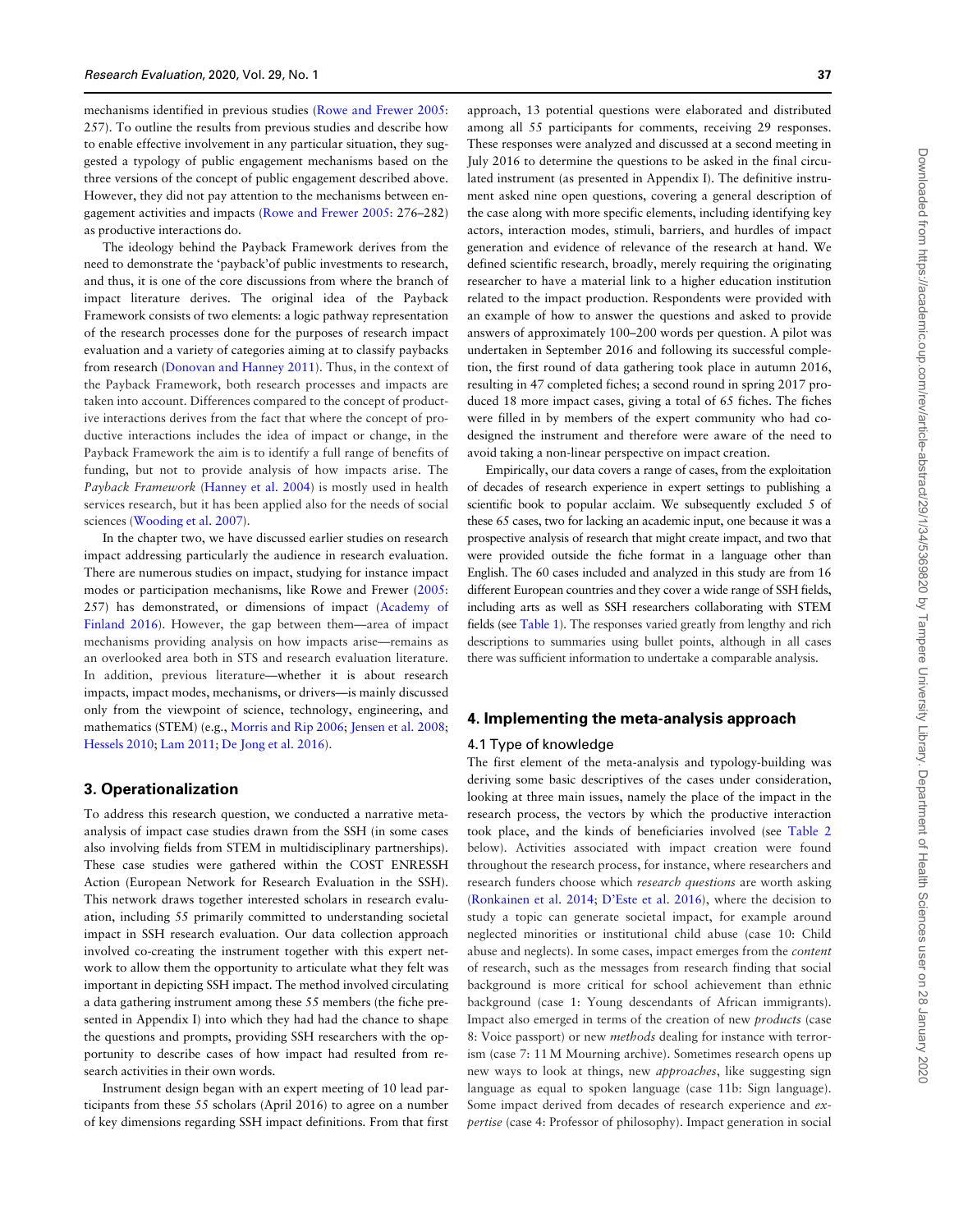| Countries                                                                                                                                                                                                                                                                                                | Social Sciences                                                                                                                                                                                                                                                                                                                                                                                                                                                                                                                                                                                                                                                                                                                       | Arts and Humanities                                                                                                                                                                                                                                                                                                                                                                                                                                                                                              | <b>STEM</b>                                                                                                                                                                                               |
|----------------------------------------------------------------------------------------------------------------------------------------------------------------------------------------------------------------------------------------------------------------------------------------------------------|---------------------------------------------------------------------------------------------------------------------------------------------------------------------------------------------------------------------------------------------------------------------------------------------------------------------------------------------------------------------------------------------------------------------------------------------------------------------------------------------------------------------------------------------------------------------------------------------------------------------------------------------------------------------------------------------------------------------------------------|------------------------------------------------------------------------------------------------------------------------------------------------------------------------------------------------------------------------------------------------------------------------------------------------------------------------------------------------------------------------------------------------------------------------------------------------------------------------------------------------------------------|-----------------------------------------------------------------------------------------------------------------------------------------------------------------------------------------------------------|
| Belgium (9)<br>٠<br>Spain $(7)$<br>Croatia (7)<br>٠<br>Switzerland (6)<br>٠<br>Portugal $(5)$<br>٠<br>Italy $(5)$<br>٠<br>Norway $(3)$<br>UK(3)<br>٠<br>Netherlands (3)<br>France (2)<br>٠<br>Finland (2)<br>٠<br>Iceland (2)<br>Serbia (2)<br>٠<br>Slovakia (2)<br>٠<br>Germany (1)<br>٠<br>Estonia (1) | Sociology (1)<br>Educational sciences (3)<br>STS(3)<br>Administrative law (2)<br>Criminology (2)<br>Economics (2)<br>Gender studies (2)<br>Political science (2)<br>Psychology (2)<br>Psychology of work (1)<br>Public finance (2)<br>Communication sciences (1)<br>Cultural Anthropology (1)<br>٠<br>Cultural studies (1)<br>Ergonomic science (1)<br>٠<br>Human geography (1)<br>Immigration Studies (1)<br>Innovation studies (1)<br>Management research (1)<br>Media Studies (1)<br>٠<br>Minority Studies (1)<br>Journalism (1)<br>Occupational health (1)<br>Political communication (1)<br>Religion studies (1)<br>٠<br>Scandinavian Studies (1)<br>٠<br>Social work (1)<br>Statistics (1)<br>Strategy and entrepreneurship (1) | History (7)<br>Linguistics $(5)$<br>Law $(3)$<br>Classical Studies (2)<br>Ethnology $(2)$<br>٠<br>Philosophy (2)<br>African studies (1)<br>Anthropology (1)<br>Applied linguistics (1)<br>Archaeology (1)<br>٠<br>Architecture (1)<br>Art History (1)<br>Classical studies (1)<br>٠<br>Documentarism (1)<br>English Philology (1)<br>٠<br>Forest History (1)<br>Music $(1)$<br>Musicology (1)<br>Philology<br>Psycholinguistics (1)<br>٠<br>Theatre in education and development (1)<br>٠<br>Theatre studies (1) | Chemistry (1)<br>٠<br>Entomology (1)<br>٠<br>Ergonomic science (1)<br>٠<br>Forest Engineering (1)<br>٠<br>Industrial engineering (1)<br>٠<br>ICT(1)<br>٠<br>ICT phonetics $(1)$<br>٠<br>Medicine (1)<br>٠ |

<span id="page-4-0"></span>**Table 1.** Overview of the distribution of the cases: countries and fields  $(n = 60)^a$ 

Source: own elaboration from the case studies' analysis.

<sup>a</sup>In brackets are the number of cases that fall into each category. There are more than one field included in 35 cases; therefore, 25 of the cases are based on one single discipline.

| <b>Table 2.</b> Meta-analysis of the narrative impact cases ( $n = 60$ ) |  |  |  |  |
|--------------------------------------------------------------------------|--|--|--|--|
|--------------------------------------------------------------------------|--|--|--|--|

| Type of knowledge                             | Modes of interaction                                                                                                            | <b>Beneficiaries</b>                              |
|-----------------------------------------------|---------------------------------------------------------------------------------------------------------------------------------|---------------------------------------------------|
| • Research question<br>• Content<br>• Product | Scientific publishing, publishing for wider audience<br>Media engagement, public engagement, research engagement<br>Policy<br>٠ | Citizens<br>NGOs<br>Professionals & practitioners |
| • Method<br>• Approach                        | Legislation<br>٠<br>Regular interaction with stakeholders and other disciplines                                                 | <b>Business</b><br>Industry                       |
| • Expertise<br>• Concept<br>• Theory          | Epistemic training                                                                                                              | Policy makers<br>Cultural industry                |

Source: own elaboration from the case studies' analysis.

sciences also came about through conceptualization of different phenomena (case 3: All male panel), and could even come through theory oriented research, such as with the application of Hegelian notions of evilness in a contemporary court case (case 4: Professor of philosophy).

Impact creation in SSH emerged through different kinds of interactions, through scientific and popular publishing, media, and public engagement, interaction with different stakeholders and disciplines, policy, legislation, and epistemic training (Table 2; cf. [Molas-Gallart et al. 2002](#page-12-0): 21). Although commercialization was not typical for SSH impact generalization, the study did include cases where impact emerged through commercialization (e.g., case 9: Natural tincture techniques). There was a great variety of beneficiaries in the examples ranging from citizens (e.g., theatre audience in the case 2c: Theatre) and professionals (e.g., Spanish scientific police in the case 8: Voice Passport) to business and industry (e.g., fashion industry in the case 9: Natural tincture techniques).

# 4.2 Interaction modes and beneficiaries of SSH research

The second element of the analysis was to structure each case study in terms of the societal and scientific advances involved, the interactions between scientific and societal partners and the emergence of networks and new institutions. We produced a case architecture for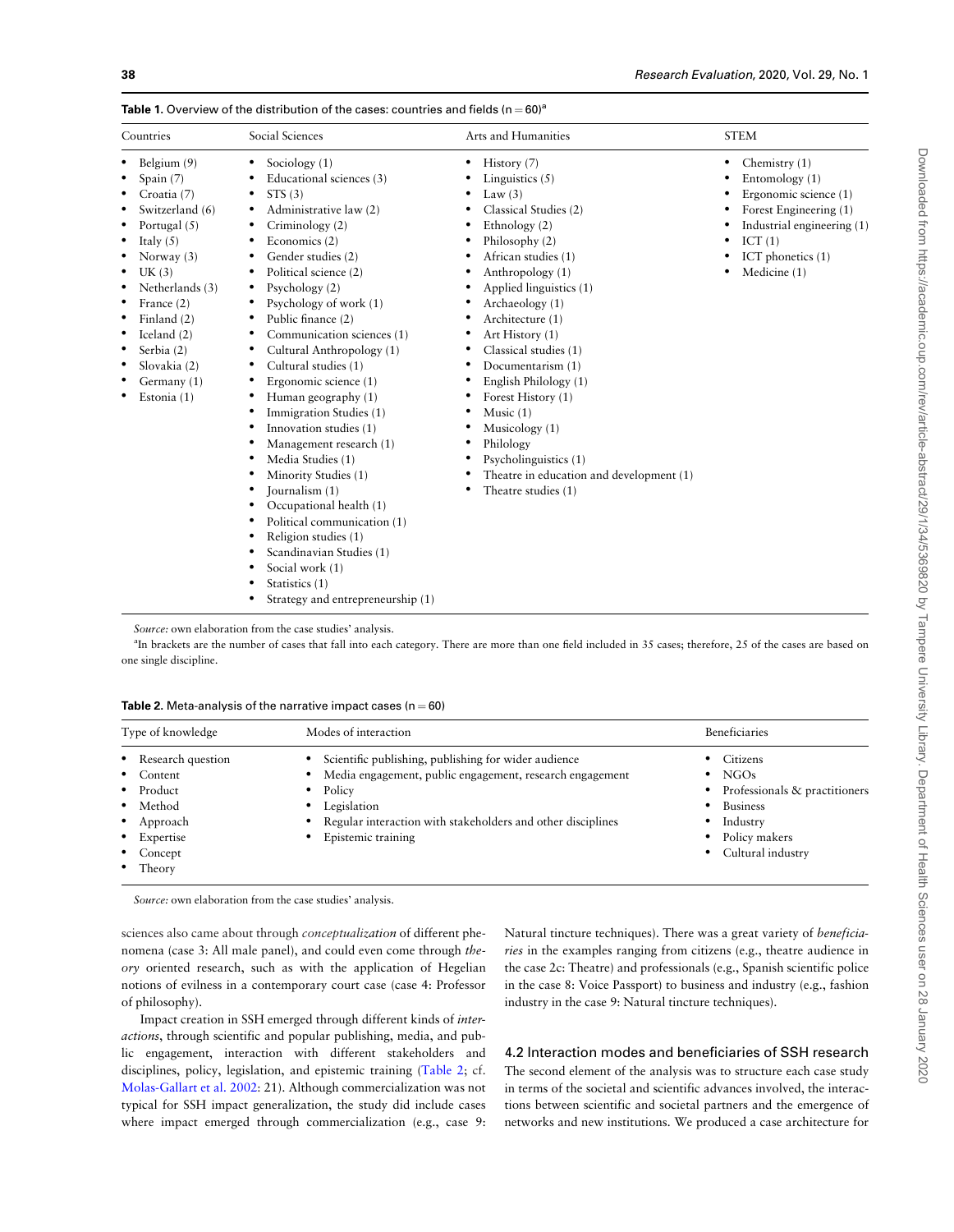each of the 60 cases, and grouped cases on the basis of similarity of these stylized architectures. This produced a total of 13 distinct case study architectures for the elongated interaction pathways, presented in [Figure 1](#page-6-0) below. Specifically, [Figure 1](#page-6-0) seeks to visualize the relationships between the elements brought together through a productive interaction and how that progresses over time. These architectures provide a degree of comparability (between elements) but also authenticity (in terms of reflecting the individual research contexts). The starting point for the architecture is what we call the pipeline pathway, involving a scientific development, a productive interaction, and a transfer producing a discrete societal benefit. The remaining 12 SSH impact pathways each reflect an additional divergence from this linearity, with the emergence of impacts involving interplay and feedback loops between social and science partners, within increasingly complex networks, the formation of intermediary activities and even the emergence of new kinds of social structures.

We grouped those pathways according to the dominant mechanisms by which impact has been produced, and identified four high-level groups for the ways SSH creates impact in society, namely dissemination, cocreation, reacting to societal change, and driving societal change. As a creative visualization, we have to be careful in claiming these pathways actually exist, rather they are ideal type constructions of SSH pathways to societal impact. One impact case could have features from our different repertoires sequenced in parallel or consecutively, meaning that one impact case can have features from different pathways, which can take place simultaneously or in different phases of impact processes. In the following section, we present each of the pathway architectures illustrated with cases selected to most clearly show the impact mechanisms.

#### 5. SSH pathways to societal impact

The main details of the 12 additional impact pathways are presented in [Table 3](#page-8-0) below, and more information is provided in this section stylising the ways SSH creates impact in society (dissemination, cocreation, reacting to societal change, and driving societal change), along with providing more information on impact exemplars from which the pathways have been derived.

#### 5.1 Dissemination

The first pathway, interactive dissemination, involves stakeholders becoming aware of research results via various dissemination channels, including publications, social media, websites, databases, and broadcasts, with typically, no other interaction being reported. In this pathway, there is a sequencing of developments, with scientific progress preceding societal progress, but with a feedback loop through the dissemination in which the societal response to that research validates the scientific research. The case demonstrating the first pathway comes from the field of sociology (case 1: Young descendants of African immigrants). The research aimed to relaunch a debate on social inequalities in secondary education and to challenge local cultural perspectives that regarded ethnicity rather than social inequality to be a major determinant of non-white students' educational performance. The scientific study demonstrated that when controlling for social class and gender, ethnicity was not a significant determinant of education outcomes. The channels used by the actors to generate societal impact from the research conducted were mostly scientific articles (no other interactions were reported). The public response to that research in turn created the basis for the social change in seeking to eliminate an acceptance of underperformance by certain ethnic groups in education.

#### 5.2 Cocreation

The next four pathways in our typology concern *cocreation*. What the cocreation pathways (collaboration, public engagement, expertise, and mobility) all had in common was repeated points of contact (productive interactions) between scientific and societal partners mediating wider changes. There is a mutuality of the relationship: on the scientific side there is the appearance of new practices and the playing of new roles which are not always strictly defined scientific roles. In all cases, wider changes driven by productive interactions are visible within science in terms of creating new infrastructures and concepts, which open new avenues of scientific exploration, while the societal changes were visible by changing the way that societal partners understood a particular situation.

The collaboration pathway is divided into three versions: (a) the first stresses the regularity of collaboration; (b) the second focuses on open access approaches, including open access publications and citizen science; and (c) the third covers multidisciplinary, interdisciplinary, and transdisciplinary approaches. Our example of regular collaboration (case 2.a History Lab) was the History Laboratory of the Institute for Contemporary History (IHC), NOVA University of Lisbon, founded to create impact more applicable to secondary school students. The unit formed part of the IHC's communication and dissemination strategies and developed a regular programme with schools, local libraries and other institutions engaging students and other stakeholders in historical research and history contents dissemination. After 2 years, IHC was collaborating with Escola Secundária de Camões (involving around 200 students and 2 history teachers), involving about 20 researchers, with two new schools having joined the collaboration. The Laboratory mediated with the academics to help them work with teachers and deal flexibly with the schools' needs, calendar and particularities.

All three varieties of the collaboration pathway involve a degree of dialogue in the process serving to transform opinions between both parties. In the public engagement pathway archetype there is no formal dialogue. Impact is generated with the active participation of the public, using society effectively as a laboratory and spreading ideas through publicity. Our example (case 3: All male panel) involved political science and gender studies, where a Finnish feminist researcher sought to increase societal awareness of gender issues in society, particularly 'a problem of men dominating the conversation'. In 2015 she began the blog 'Congrats, you have an "All male panel" to publicise scientific and expert panels, board of trustees, and committees consisting exclusively of male members'. Whenever she encountered a photo of such a panel, she published that picture with a photo of the white male actor, David Hasselhoff giving a 'thumbs up' sign inserted. Her work spread quickly via social media, and the story itself spread rapidly from Finnish into international media including the Guardian, The Times, Telegraph and Al Jazeera. Her blog attracted a total of 180 m page views, and turned into a space where people could themselves publically denounce allmale panels, spawning a number of country-specific sites. Her work did much to make all-male panels in academia and policy circles unacceptable, with many subsequently conferences adopting a no-male panels rule.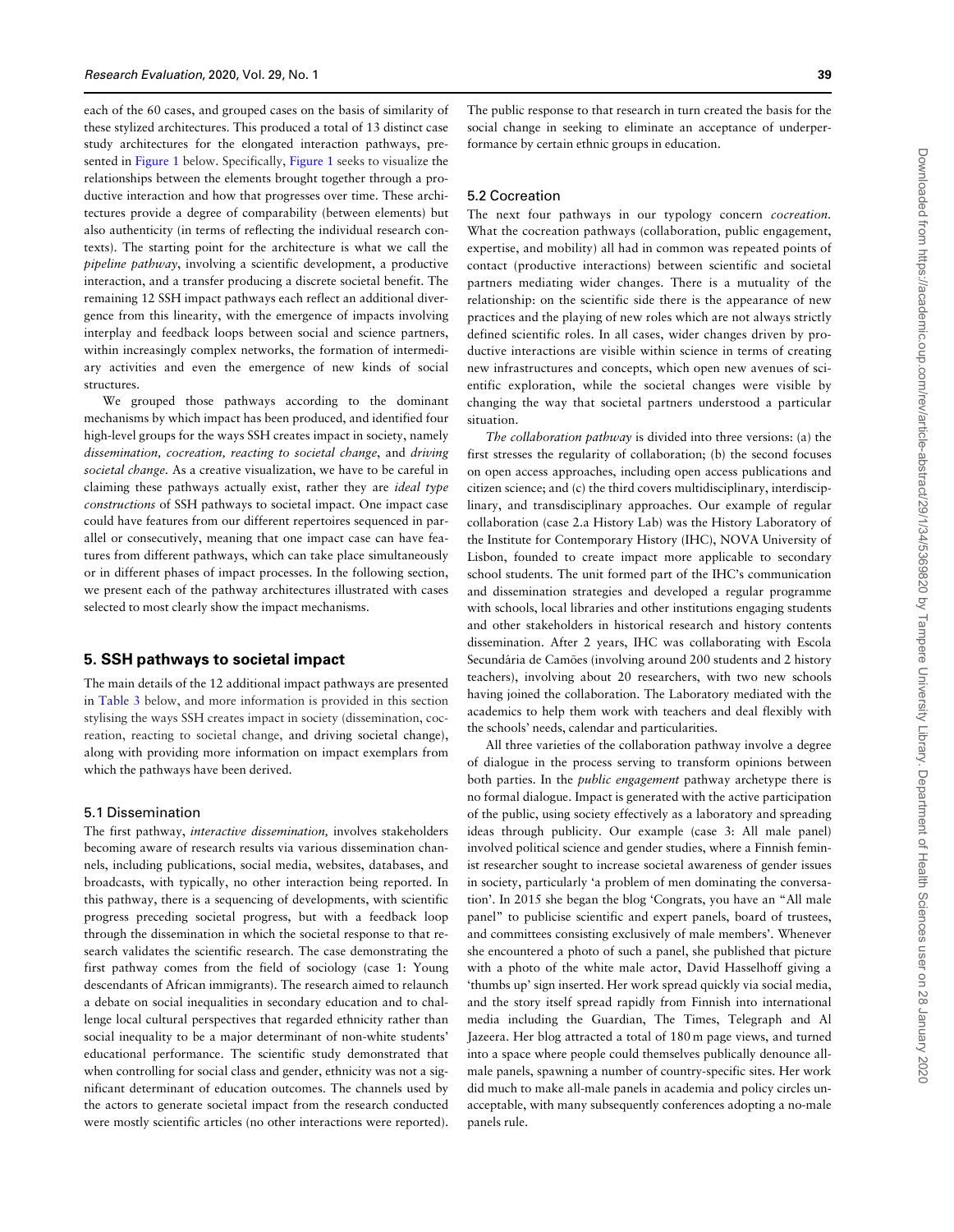<span id="page-6-0"></span>

Figure 1. The pipeline model and other SSH pathways to societal impact.

Source: own elaboration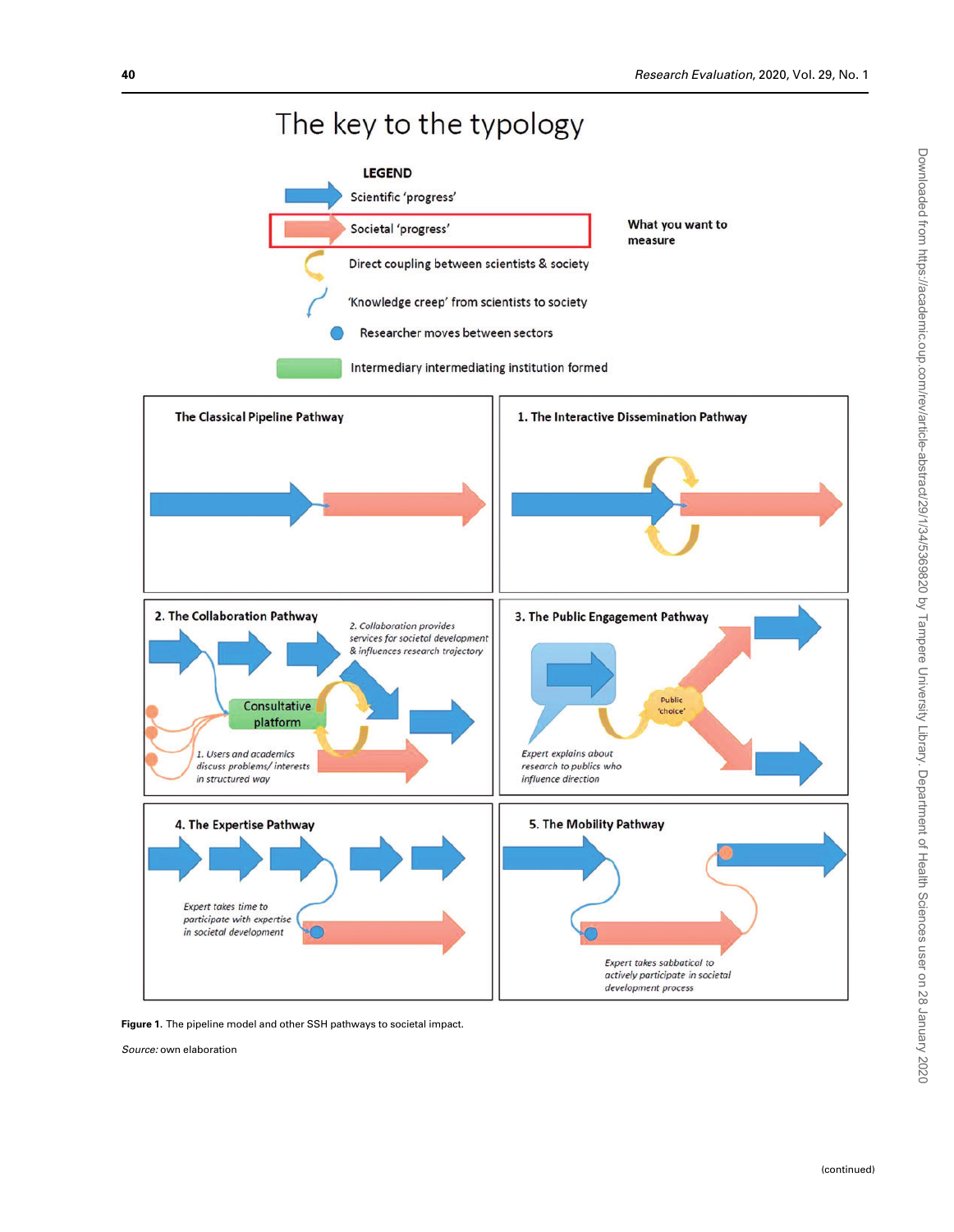

#### Figure 1. Continued.

In the expertise pathway archetype, a researcher plays a role of an expert in wider societal contexts on the basis of expert knowledge that the researcher has already developed in scientific contexts. This may be in a range of roles, from open-ended roles (such as a public intellectual) to more specific projects (such as committees and working groups supporting policy makers, professionals, or other stakeholders). Our example case was a professor of philosophy who had a crucial impact on the Norwegian discussion of the legal concept of mental sanity and accountability (case 4: Professor of philosophy). The court trying Anders Breivik for the mass slaughter on Utøya received two conflicting psychiatric reports regarding the extent of the defendant's criminal culpability and fitness to stand trial. The government established a committee to explore this issue of evil and criminal culpability with the professor being appointed to it, studying the case from the Hegelian perspective, taking stands based on his own philosophical research, and ultimately contributing significantly both to the report and the resultant societal healing.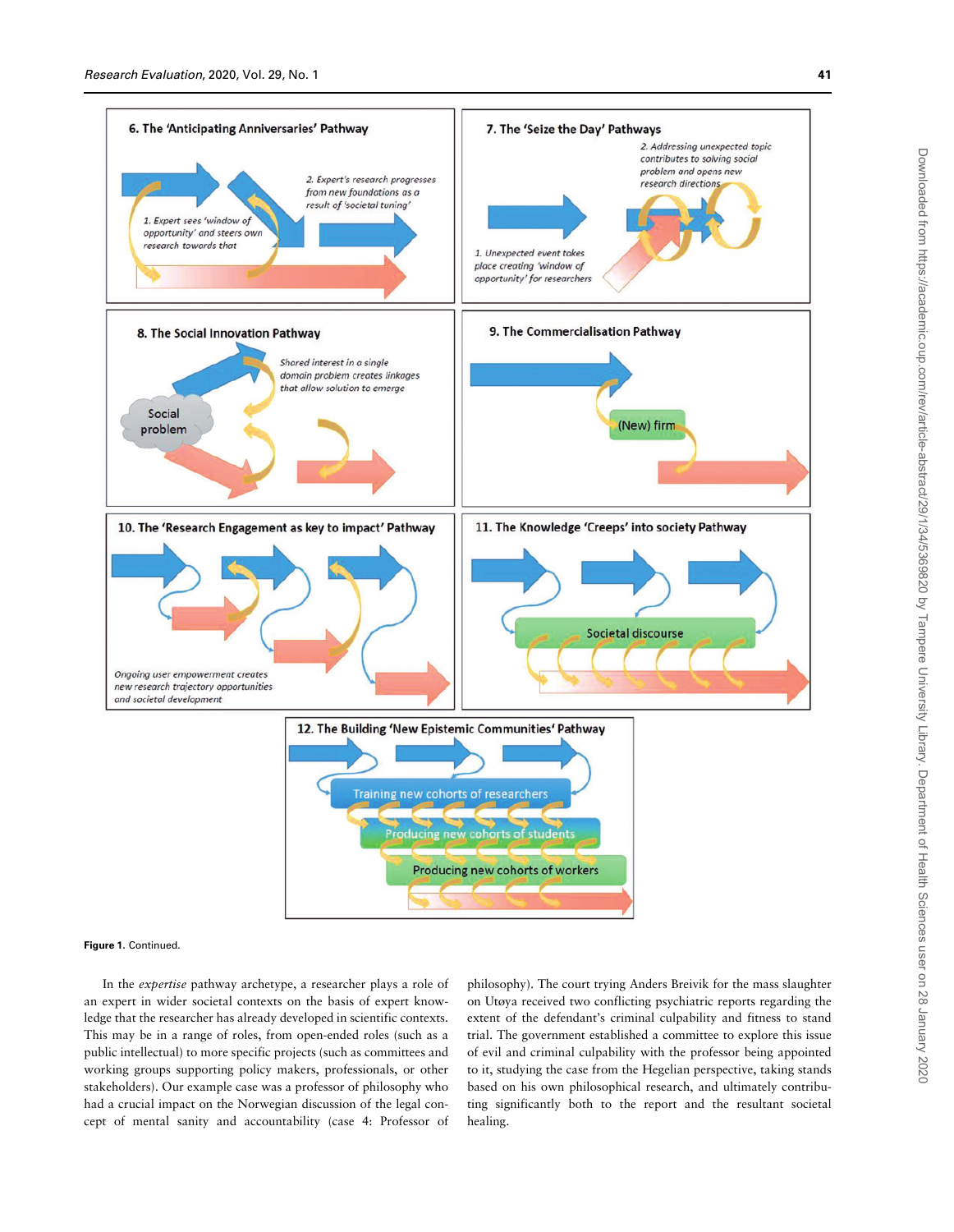Table 3. SSH pathways to societal impact Table 3. SSH pathways to societal impact

<span id="page-8-0"></span>

| pathway<br>Pathway<br>The pipeline pathway $\rightarrow$<br>General pathway<br>Dissemination<br>Cocreation |                               | Mechanism                                                                                                | Example case                      | Possible conceptual justification                          |
|------------------------------------------------------------------------------------------------------------|-------------------------------|----------------------------------------------------------------------------------------------------------|-----------------------------------|------------------------------------------------------------|
|                                                                                                            |                               |                                                                                                          |                                   |                                                            |
|                                                                                                            |                               |                                                                                                          |                                   |                                                            |
|                                                                                                            | 1. The interactive dissemin-  | keholders become aware of the results of research through pub-<br>Sta                                    | Young descendants of African      | Public communication' (Rowe                                |
|                                                                                                            | ation pathway                 | lications, social media, websites, databases, television or radio.                                       | immigrants, Portugal              | and Frewer 2005).                                          |
|                                                                                                            | 2. The collaboration          | A researcher collaborates regularly with stakeholders                                                    | History Lab, Portugal             | Working across organizational                              |
|                                                                                                            |                               | Impact is gained through open access ideology<br>் ப                                                     | Brussels Studies Institute,       | and disciplinary boundaries on                             |
|                                                                                                            |                               | (or citizen science)                                                                                     | Belgium                           | common problems (Klein                                     |
|                                                                                                            |                               | Impact is gained through interdisciplinary or transdisciplinary<br>ن                                     | Theatre, Spain                    | 2010)                                                      |
|                                                                                                            |                               | approach                                                                                                 |                                   |                                                            |
|                                                                                                            | 3. The public engagement      | Results of research are taken into action by using society as a                                          | All male panel, Finland           | Public participation' (Rowe and                            |
|                                                                                                            | pathway                       | laboratory. Publicity is a necessity for impact.                                                         |                                   | Frewer 2005).                                              |
|                                                                                                            | 4. The expertise pathway      | Researcher plays a role as an expert, makes policy                                                       | Professor of philosophy, Norway   | Category of 'advisory work and                             |
|                                                                                                            |                               | recommendations, conducts an evaluation study or other kind                                              |                                   | contracts' (Molas-Gallart et al.                           |
|                                                                                                            |                               | of contract research.                                                                                    |                                   | 2002 p. 21)                                                |
|                                                                                                            | 5. The mobility pathway       | Knowledge and skills of a researcher are taken into use in a new                                         | Myanmar, UK                       | Policy impacts occur via second-                           |
|                                                                                                            |                               | context.                                                                                                 |                                   | ment (Wooding et al. 2007)                                 |
| Reacting to societal change                                                                                | 6. The 'anticipating anniver- | Researchers are preparing themselves to coming issues discussed                                          | Holenstein, Switzerland           | Hybridization (Dogan 1996)                                 |
|                                                                                                            | saries' pathway               | in the media.                                                                                            |                                   |                                                            |
|                                                                                                            | 7. The 'seize the day'        | Something happens ranging from ongoing policies and hot topics                                           | 11 M Mourning archive, Spain      | Changing what counts as evi-                               |
| pathway                                                                                                    |                               | brought up in media to coincidences like, natural catastrophes                                           |                                   | dence and frame (Maguire                                   |
|                                                                                                            |                               | and terrorist attacks, which makes suddenly some topics more                                             |                                   | 2002)                                                      |
|                                                                                                            |                               | relevant than others.                                                                                    |                                   |                                                            |
|                                                                                                            | 8. The social innovation      | Work starts independently and then at some point two sides come                                          | Voice passport, Spain             | (Benneworth and Cunha 2015)                                |
| pathway                                                                                                    |                               | back together.                                                                                           |                                   |                                                            |
|                                                                                                            | 9. The commercialization      | Research results are taken into use by developing the product based                                      | Natural tincture techniques,      | Commercialization as typical sci-                          |
| pathway                                                                                                    |                               | on the idea research brought up and making the product                                                   | France                            | ence-society collaboration                                 |
|                                                                                                            |                               | available on the market.                                                                                 |                                   | (Hughes and Kitson 2012)                                   |
|                                                                                                            |                               |                                                                                                          |                                   |                                                            |
| Driving societal change                                                                                    | 10. The 'research engagement  | Research process increases awareness of the topic at hand. Targets                                       | Child abuse and neglects, Finland | Testimonial justice and                                    |
|                                                                                                            | as a key to impact'           | of the study get recognition and sense of empowerment through                                            |                                   | Hermeneutic justice (Fricker                               |
| pathway                                                                                                    |                               | the research process.                                                                                    |                                   | $2007$ )                                                   |
|                                                                                                            | 11. The knowledge 'creeps'    | Research results 'creep' into daily life and political arena.                                            |                                   | Research provides understand-                              |
|                                                                                                            | into society pathway          | In parallel or later on, some changes take place in relation to                                          |                                   | ings that creep into policy                                |
|                                                                                                            |                               | public opinion or<br>க் ம்                                                                               | Nation State, Iceland             | (Weiss 1980)                                               |
|                                                                                                            |                               | legislation.                                                                                             |                                   |                                                            |
|                                                                                                            |                               |                                                                                                          | Sign language, Iceland            |                                                            |
|                                                                                                            | 12. The building 'new epi-    | Researcher introduces a new way of thinking and this changes                                             | Pfenninger, Switzerland           | New ways of thinking that alter                            |
| pathway                                                                                                    | stemic communities'           | institutional practices (like curriculum) and provides<br>professionals with new resources to cope with. |                                   | (Molas-Gallart et al. 2002: 25)<br>institutional practices |
|                                                                                                            |                               |                                                                                                          |                                   |                                                            |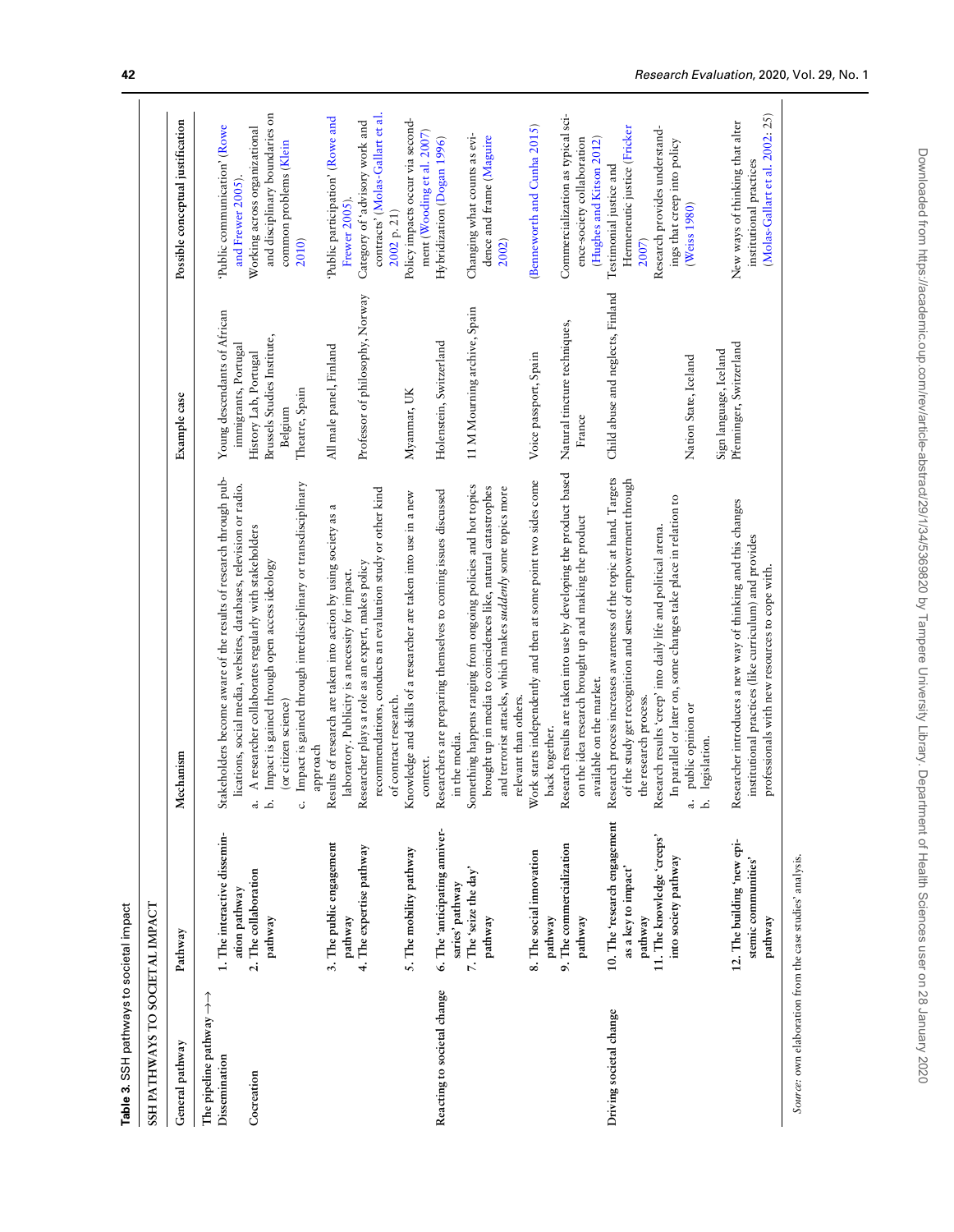The final cocreation pathway archetype is mobility, in which a researcher themselves move into a new context and hence take their skills and apply them in that new context. Our example (case 5: Myanmar) is drawn from the field of religion studies, where research understanding the religious and social standing of Buddhist nuns in Myanmar influenced the work of the country's most influential Buddhist nunnery school and thus influenced more broadly the empowerment of Myanmar women. The researcher had published widely on this issue of religious and social standing, and while becoming involved in founding a nunnery school of which she subsequently became director took forward her own research findings on how structural and social changes could improve these nunneries' social standing. By providing formal monastic education for nuns via the Buddhist school, the school supports wider emancipation in Myanmar, expanding opportunities for the school's women and girls. The changes increased the number of nuns (most recently around 20 annually) passing state scriptural exams, whilst supporting increasing resident student numbers: 500 noviciates trained at the school (2008–13). Its significance in Myanmar's context comes as female access to education often increasingly depends upon these monastic schools, as well as access to socially beneficial and financially independent careers as Buddhist nuns.

#### 5.3 Reacting to societal change

The third class of impact pathways were those in which scientists deliberately aligned themselves in a reactive way to topical themes for society that lay beyond the researcher's initial scope, covering four pathways. In these pathways, there are indirect interactions before the material interactions, as researchers seek to tune their research trajectories to be able to (be ready to) respond to windows of opportunity in society's interest in or needs for research. In these cases, wider changes often followed very quickly, following the material interactions because of the preparedness created in society by anticipation of rapid reaction to societal needs. The mutual benefit can also be quite extensive because of the preparations made, as well as the serendipity of the conjuncture.

The 'Anticipating anniversaries' pathway archetype is based on the idea of researchers being able to recognise the window of opportunity coming ahead in relation to topicality of their research interests. Anticipation can take place in relation to occasions like historical anniversaries, forthcoming elections, or global trends stepping up at the agenda, like ageing population or climate change. Our example (case 6: Holenstein) here was drawn from Switzerland when in 2015 the country celebrated three nationally significant centennial anniversaries in the Swiss national narrative, namely the Battle of Morgarten (1315), the Battle of Marignano (1515), and the Congress of Vienna (1815), which have latterly been mobilized by radical right nationalist parties to win votes. A researcher chose to write a history of Switzerland from a novel perspective showing Swiss neutrality was more a status decided by its more powerful neighbours than an act of defiance and independence. The book's publication and correspondence with the anniversary sparked a big public debate that showed more nuance than the nationalistic narratives allowed, and stimulated a research-council funded project on histories of migration.

'Seize the day' also relates to external events where researchers who are prepared are able to react suddenly to a changed situation (whether unexpected political events or natural catastrophes) that at a particular point in time create a demand for scientific answers,

suddenly making some topics more relevant than others. Our case (11: 11 M Mourning archive) here was the multidisciplinary research team of ethnologists, anthropologists, philologists, and documentarists of the Madrid train station bombings on 11 March 2004, where 192 people were killed and 2,000 wounded. In response, citizens left a diverse range texts and objects as memento mori. Spain's CSIC Anthropological Research Group on Heritage and Popular Cultures captured these spontaneous mourning demonstrations (photographs, videos) and, along with grassroots memorials that emerged on railroad tracks and other nearby spaces, organized an urgent anthropological project to collect, protect, document, archive, and analyze these post-attack signs of mourning. They produced '11 M mourning archive' in 2010, handed over to RENFE Foundation containing 2,482 photographs, 495 objects, 6,432 papers, 76 video and audio recordings, and 58,732 electronic messages. The archive was important to various researchers (anthropologists, historians, psychologists, etc.), but also had value for social welfare, civil protection, policy, teachers, psychologists, and pedagogues, with archival analysis facilitating channelling of individual and collective mourning.

The social innovation pathway involves reacting to societal change in situations where both society and scientists start addressing the same social problem independently to create knowledge and develop solutions, then later recouple to collectively contribute to their respective knowledge and legitimacy to building a solution within their wider networks, exercising social power to solve that problem. Our example here (case 8: Voice fingerprint) is drew on Spain's CSIC Research Group of Variation and Cognition in Language, specialized in geolinguistics and Spanish language variation. They had characterized the Iberian Romance dialect varieties, with all word variants found in different villages expressed in phonetic transcription, generally readable by professional linguists. The group started collaborating with ICT specialists to develop a 'voice passport' capable of precisely locating the origins of speakers akin to a fingerprint. The knowledge was useful for voice recognition companies and companies running call centres to help better to select more general staff. The voice passport achieved fame when it was used by Spain's Serious Crimes Squad to help convict several leading organized criminals on the basis of voice recordings by demonstrating that recorded pronouncements had been uttered by those accused.

Commercialization is relatively atypical for SSH impact, but does still occur however, where third parties incorporate SSH knowledge into products that are then launched to market. The case (9: Natural tincture techniques) is of a historian/archaeologist who had long studied medieval archives accounting for recipes of tincture techniques based on natural pigments. The researcher was committed to preserve the memory of these ancestral techniques and decided to create research in colour archaeology. This led to the creation of CRITT, a research centre of technology transfer involved in the development of natural colouring techniques for the textile, cosmetic and food industries. Her 1990 book provided the first comprehensive inventory of plants' dyes in the world and came at a time when synthetic tinctures were advancing rapidly, whilst CRITT sought to industrialize the extraction of natural dyes. In 1994, drawing on CRITTs applied research, the private company 'Bleu de Lectoure' invented a fast extraction process of a pastel from the plant Isatis tinctoria L. and worked together with a local agricultural cooperative to cultivate 15 ha of feedstock crops. In 1998, Olivier Lapidus, a French haute couture designer, developed a collection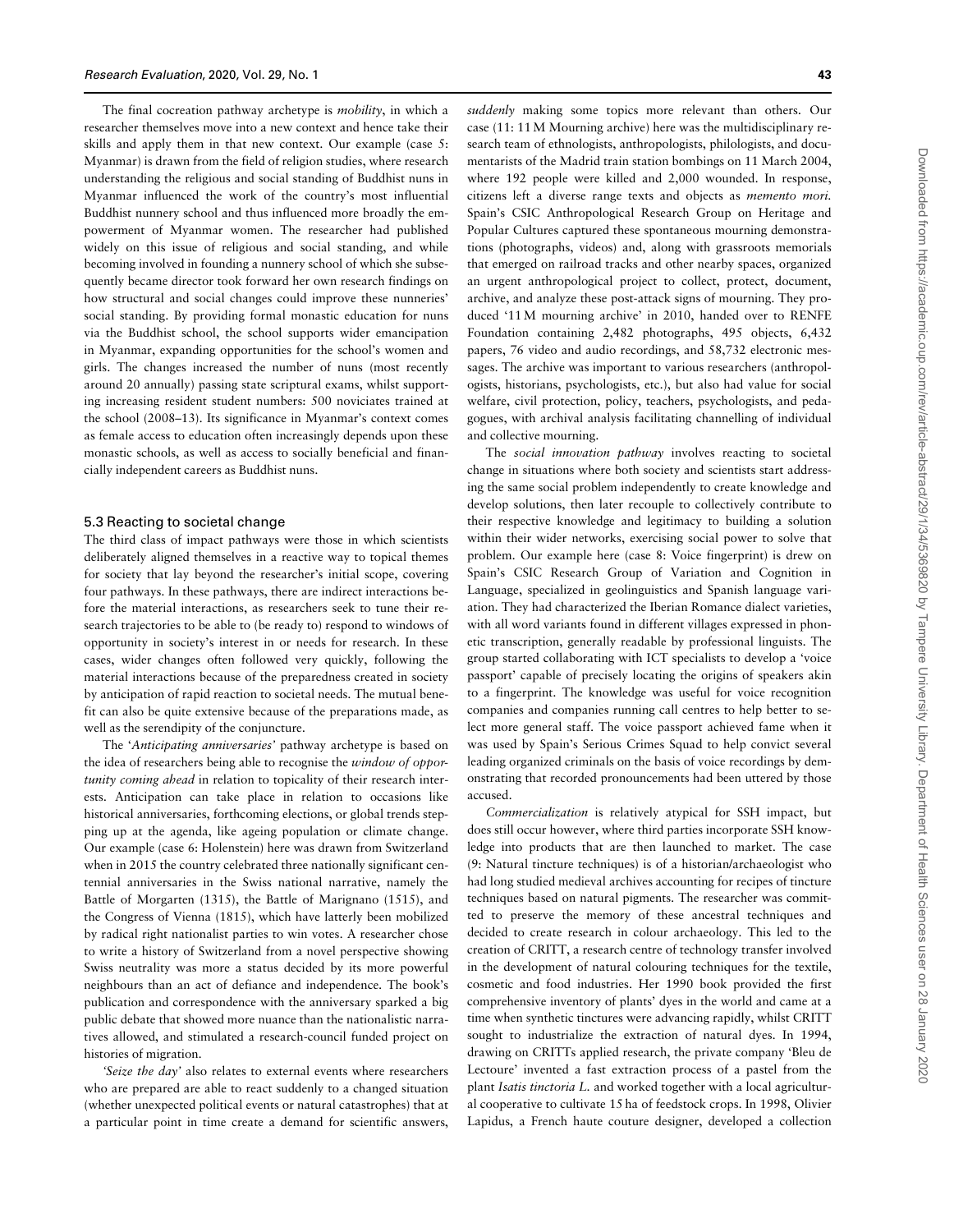based on these colours, with Christian Lacroix, and later fashion house Chanel buying the researcher's 'Scottish threads' product.

#### 5.4 Driving societal change

The last three archetypes reflect the idea of research driving societal change proactively, with academics changing their own discipline direction to better influence those societal changes. These archetypes typically involve many productive interactions between scientists and societal agents, making it difficult to attribute impacts created to individual productive interactions. There may be larger numbers of scientists and societal actors involved in these changes as the scientific and societal systems evolve in response to societal change, and those actors which help couple the two systems together appear to be significant here in ensuring the production of the wider effects. We here distinguish three kinds of pathways, research engagement as a key to impact, knowledge creep into society, and building new epistemic communities.

The research engagement as a key to impact pathway involves research processes having developmental impact on research subjects, empowering them through recognition, and addressing structural exclusion from particular research activities. This might come through acknowledgement of past wrongs in launching an inquiry, through interview processes or public testimony in those inquiries, or offering media platforms. These effects may benefit both victims of past wrongs, as well as create capacity within society at large to come to terms with those malpractices. Our specific example here was a research inquiry into failures of the child welfare system in Finland (1937–83), where a research team with knowledge on history, ethnology, social work, and sociology came together to make future recommendations on avoiding neglect, abuse and violence against children (case 10: Child abuse and neglects). Former childcare residents were provided through the research interviews with a platform to articulate their experiences of neglect, and to experience a recognition of their maltreatment being taken seriously with several residents being reunited with missing siblings through the process. The research culminated in a rare public ceremony of apology in Autumn 2016, something previously limited to Finnish Holocaust victims in 2000.

In contrast, the knowledge 'creep' into society pathway is much less clear in terms of the knowledge diffusion and in particular the original on the novel thinking, which is dispersed into numerous different sources and sequential occasions. The knowledge 'creep' into society stresses the lack of 'eureka' moments in pathway to impact, and how these changes can take a generation to evolve to the state of shifting (a) public opinion and/or (b) legislation. Our example (case 11 a: Nation State) involved research changing the national debate about Icelandic history, the nation and the national state, comparing modern state formation processes in Iceland and France in the late 19th century. It started as a PhD project in 1991 at a time when Iceland's public discourse was relatively naïve and nationalistic, and attracted interest from politicians and journalists, as well as those involved in tourism and heritage through the professor teaching courses for tourist guides. The wider research group wrote their theses and other publications in the local language, Icelandic, and their materials were therefore more immediately accessible, particularly to those involved in spreading ideas through education, the media, and policy-makers. The professor at one point actively shaped the tone of political debate by comparing the public addresses of two consecutive presidents, highlighting how the first

president's strident nationalist tone had given way to an emphasis on diversity and direct criticisms of nationalism.

The final pathway was building 'new epistemic' communities pathway in which the knowledge shifts from research communities into teaching practices. Our example (case 12: Pfenninger) here was the first and only longitudinal study in Switzerland (2008–16) that analyses issues regarding the amount and type of English input needed for early starters to surpass late starters and be able to retain their learning advantage in the long term. This is a field where there is a persistent professional belief that it is best to start learning second languages as early as possible in life. The study explored the effects of starting age in primary school on English learning outcomes in secondary education, showing that learning success does not depend on starting age or length of exposure. The study enabled a politically important change in Zürich Canton's education system, which was out of step with other Cantons in beginning English education in Grade 2. The study legitimated amongst education professionals this harmonization, by demonstrating that beginning English education a year later would not materially disadvantage Zürich's pupils.

# 6. Conclusion and discussion

In this article, we have asked the research question how can we develop a typology that captures the diversity of the mechanisms by which SSH research leads to societal impact. We have done this in a constructive attempt to realize the potential that [Spaapen and](#page-12-0) [Van Drooge's \(2011\)](#page-12-0) productive interactions' concept offers by addressing the wider conceptual framework for describing SSH pathways to societal impact. This framework provided the basis for a meta-analysis of a wide range of narrative impact cases in the field of SSH drawn from across Europe and to develop a typology based on those conceptual elements that most came to the fore in the various examples. This has allowed the typology to capture the diversity of impact pathways in SSH, but at the same time to develop the typology on the basis of their similarities. Our empirical analysis of the 60 case studies allowed a characterization of different kinds of pathways, reflecting different types of knowledge and research orientations, different kinds of productive interactions, different kinds of beneficiaries—and the most important, made visible the variety of mechanism, and conditions encouraging SSH societal impact.

Our archetypes are not sui generis, but it is possible to see that they correspond in different ways with what other authors have identified as being important for impact generation. [Rowe and](#page-12-0) [Frewer's \(2005\)](#page-12-0) concepts of public engagement and participation feature in interactive dissemination and public engagement respectively, while [Molas-Gallart et al's \(2002\)](#page-12-0) advisory work and new practices can be seen in the expertise and building epistemic communities. [Dogan \(1996\)](#page-11-0) and [Klein \(2010\)](#page-12-0) explore the ways in which researchers have a capacity to build linkages with other kinds of actors to create shared mutually valuable knowledge bases, creating new organizations around those collaborative activities. [Fricker](#page-12-0) [\(2007\)'](#page-12-0)s work on epistemic injustice—where less powerful groups are made aware of their exploitation and provided with the tools to challenge it—can be seen in engagement for impact. Inter alia [Maguire \(2002\)](#page-12-0) points to the fact that facing urgent societal challenges, the role played by science in justifying and validating exceptional responses is as important as delivering those exceptional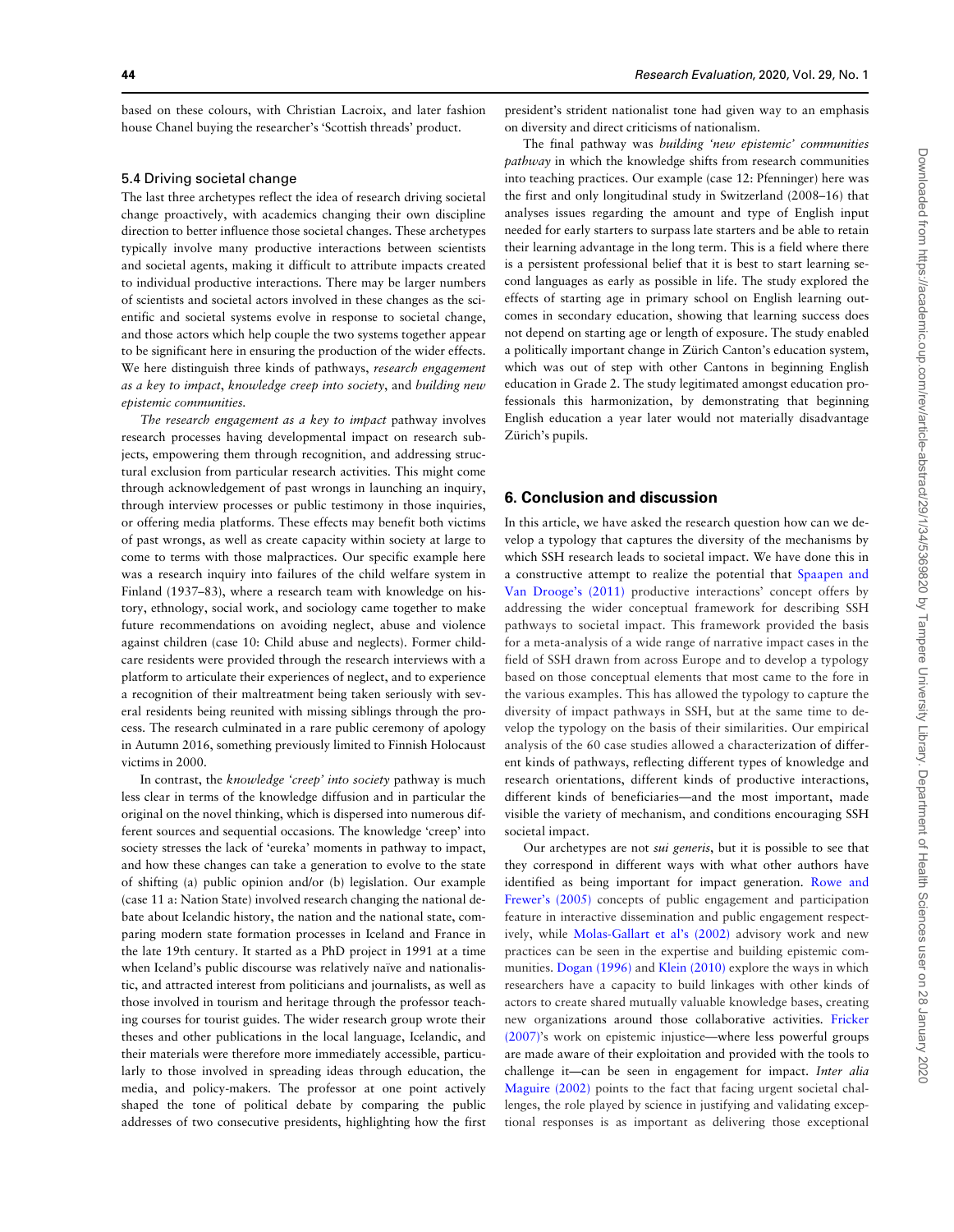<span id="page-11-0"></span>outcomes. The knowledge creep archetype is a more general example of the policy creep observed by [Weiss \(1980\)](#page-12-0) in exploring how research influences policy, while [Wooding et al. \(2007\)](#page-12-0) note that secondments are a typical knowledge exchange mechanism (mobility). Benneworth and Cunha (2015) point to the role that researchers play in upscaling knowledge networks in social innovation allowing innovative social provision to achieve a greater impact. Finally, it is unsurprising that commercialization features as a pathway; several studies identified it as a pathway of science-society collaboration, even if its popularity with policymakers belies the extent to which it is used in practice [\(Hughes and](#page-12-0) [Kitson 2012](#page-12-0)).

We contend that this typology of pathways to societal impact is evident in the case of SSH, but at the same time, will be applicable to other fields of science. Given the relatively small size of our sample, and the fact that it was produced by a very diffuse network of contributors, we are necessarily modest about the claims that we make about the comprehensiveness of this study. We also acknowledge that this means that we cannot make claims to comprehensiveness, and that there may be pathways that we have not identified because they were not in our sample. Nevertheless, even if our typology is specific to the SSH, it is this broader conceptualization of conditions encouraging impact that allows us to make a more substantive contribution to academic, policy, and practice debates on how to better support and critically work for creating research impact.

We argue that more policy support could be given to realising these kinds of activities, specific to the needs of the pathways, to ensure that the science policy and academic practices encourage and enable researchers to answer societally valuable questions in their research activities. The typology serves as a tool to reflect the ideal research conditions for impact processes by demonstrating, e.g., the meaning of researcher's ability to anticipate the window of opportunity coming ahead in relation to topicality of their research interests—or respectively to be prepared to react suddenly to a changed situation. It also reminds how sometimes acts of stakeholders, implemented policies, media attention, nature catastrophes or some other factor outside researcher's scope might be crucial in relation to the possible effects of research. We regard there to be clear policy value in further exploring and operationalizing these four dimensions, in terms of 12 sub-categories to produce a more balanced understanding on how to evaluate and support impact, particularly for those kinds of research evaluation, which are about improvement and peer learning rather than the allocation of financial resources ([Molas-Gallart 2015](#page-12-0)).

# Notes

- 1. For more information, see<https://www.qrih.nl/en>
- 2. [Petersohn and Heinze \(2017\)](#page-12-0) at the same time also make the point that bibliometrics emerged as the application of a set of practices developed in one context to another context for which they were not necessarily intended; at the same time the scientific structuration processes that bibliometrics underwent are far more advanced than those which have taken place within societal impact measurement discussions.
- 3. Siampi is an abbreviation which stands for 'Social Impact Assessment Methods for research and funding instruments through the study of Productive Interactions between science and society'.

# Acknowledgements

This article is based upon work from COST Action European Network for Research Evaluation in the Social Sciences and the Humanities (ENRESSH, CA15137) supported by COST (European Cooperation in Science and Technology). The work was further supported by Short Term Scientific Mission grant 1.2 (Muhonen) of COST Action 15137 ENRESSH, the Academy of Finland (Muhonen 2018–317702) and NOS-HS (Benneworth 2018–00051/NOS-HS). We would like to acknowledge the contribution of the working group participants who completed the questionnaire that fed into that study, as well as their feedback at other stages of the process as outlined above.

#### References

- Academy of Finland (2016) State of scientific research in Finland 2016. Broader impact of research in society. Academy of Finland. <[http://www.](http://www.aka.fi/globalassets/30tiedepoliittinen-toiminta/tieteentila/aka_tieteen_tila_2016_eng_150317.pdf) [aka.fi/globalassets/30tiedepoliittinen-toiminta/tieteentila/aka\\_tieteen\\_tila\\_](http://www.aka.fi/globalassets/30tiedepoliittinen-toiminta/tieteentila/aka_tieteen_tila_2016_eng_150317.pdf) [2016\\_eng\\_150317.pdf](http://www.aka.fi/globalassets/30tiedepoliittinen-toiminta/tieteentila/aka_tieteen_tila_2016_eng_150317.pdf)> accessed 21 Feb 2019.
- Andrews, P. C. S. (2018) '"Putting it Together, That's What Counts": Data Foam, a Snowball and Researcher Evaluation', in Moore P., Upchurch M., and Whittaker X. (eds) Humans and Machines at Work - Monitoring, Surveillance and Automation in Contemporary Capitalism, pp. 203–229. Cham: Palgrave Macmillan.
- Benneworth, P. (2015) 'Tracing How Arts and Humanities Research Translates, Circulates and Consolidates in Society. How Have Scholars Been Reacting to Diverse Impact and Public Value Agendas?' Arts and Humanities in Higher Education, 14/1: 45–60.
- Benneworth, P. (2018-00051/NOS-HS) Mot ett nordiskt perspektiv på det offentliga värdet av samhällsvetenskap och humanioraforskning. Funding decision. The Joint Committee for Nordic research councils in the Humanities and Social Sciences (NOS-HS).
- Benneworth, P. and Cunha, J. (2015) '"Universities" Contributions to Social Innovation: Reflections in Theory & Practice', European Journal of Innovation Management, 18/4: 508–27.
- Benneworth, P. and Jongbloed, B. (2013) 'Policies for Promoting University-Community Engagement in Practice', in Benneworth P. (ed.) University Engagement with Socially Excluded Communities, pp. 243–61. Dordrecht: Springer.
- Benneworth, P., Hazelkorn, E., and Gulbrandsen, M. (2016) The Impacts and Future of Arts and Humanities Research. London: Palgrave.
- Benneworth, P. S. and Olmos-Peñuela, J. (2018) 'Reflecting on the Tensions of Research Utilization: Understanding the Coupling of Academic and User Knowledge', Science and Public Policy, 45(6): 764–74.
- Bornmann, L. (2013) 'What is Societal Impact of Research and How Can it be Assessed? A Literature Survey', Journal of the American Society for Information Science and Technology, 64/2: 217–33.
- Bulaitis, Z. (2017) 'Measuring Impact in the Humanities: Learning from Accountability and Economics in a Contemporary History of Cultural Value', Palgrave Communications, 3: 71–9.
- Corea, S. (2007) 'Promoting Development through Information Technology Innovation: The IT Artifact, artfulness, and Articulation', Information Technology for Development, 13/1: 49–69.
- De Jong, S., Smit, J. and Van Drooge, L. (2016) 'Scientists' Response to Societal Impact Policies: A Policy Paradox', Science and Public Policy, 43/1: 102–14.
- D'Este, P., Llopis, O., and Yegros Yegros, A. (2016) 'Conducting Pro-Social Research: Exploring the Behavioral Antecedents to Knowledge Transfer Among Scientists', in Fini R. and Grimaldi R. (eds) Process Approach to Academic Entrepreneurship: Evidence from the Globe, pp. 19–55. World Scientific Publishing.
- Dogan, M. (1996) 'The Hybridization of Social Sciences Knowledge', Library Trends, 45/2: 296–314.
- Donovan, C. (2007) 'The Qualitative Future of Research Evaluation?' Science and Public Policy, 34/8: 585–97.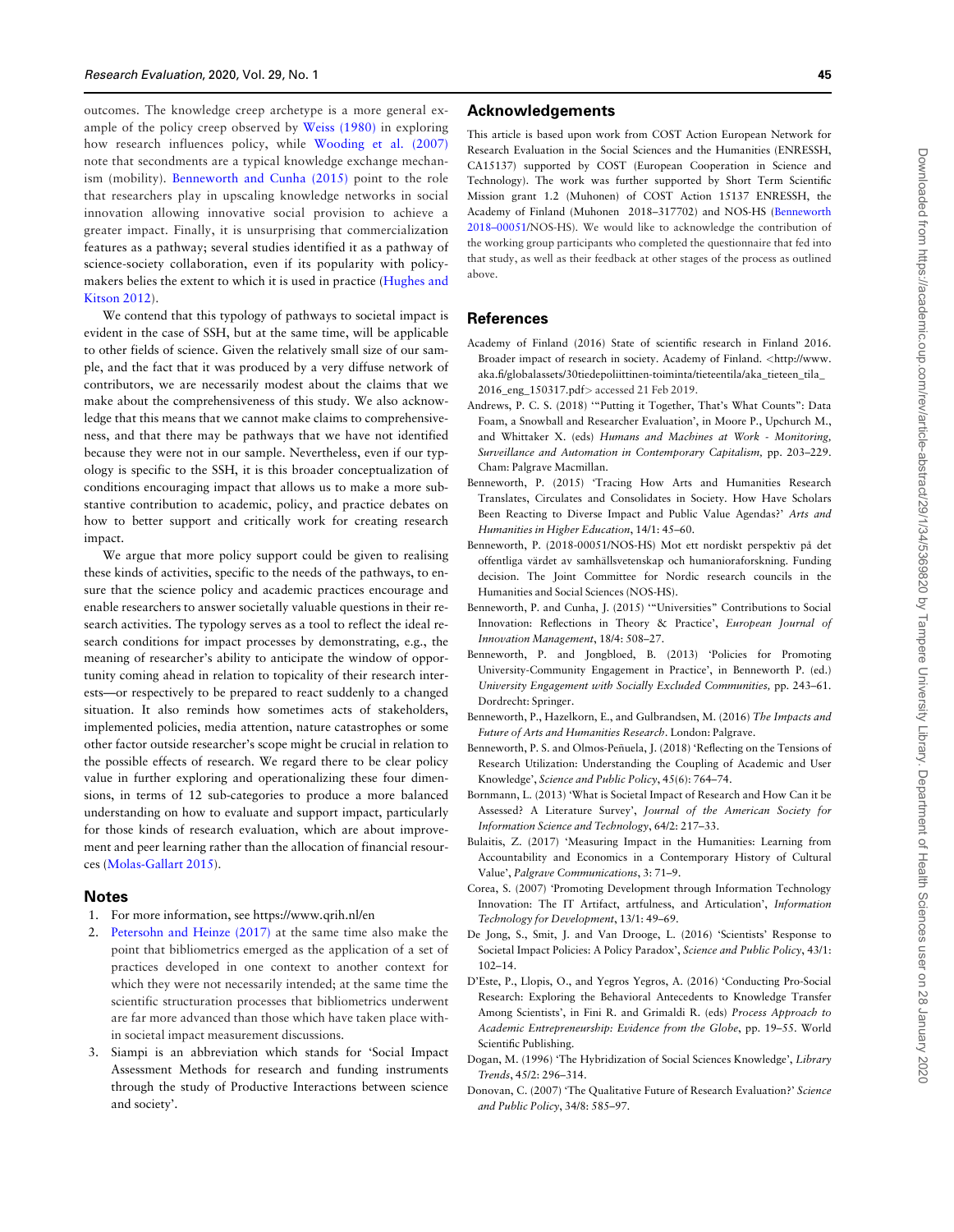- <span id="page-12-0"></span>Donovan, C. (2008) 'The Australian Research Quality Framework: A Live Experiment in Capturing the Social, Economic, Environmental, and Cultural Returns of Publicly Funded Research', in Coryn C. L. S. and Scriven M. (eds) Reforming the Evaluation of Research. New Directions for Evaluation, 118, pp. 47–60.
- Donovan, C. (2017) 'For Ethical 'Impactology', Journal of Responsible Innovation, 4: 1–6.
- Donovan, C. and Hanney, S. (2011) 'The "Payback Framework" Explained', Research Evaluation, 20/3: 181–3.
- Fricker, M. (2007) Epistemic Injustice: Power and the Ethics of Knowing. Oxford: University Press.
- Gläser, J. (2012) How does governance change research content? On the possibility of a sociological middle-range theory linking science policy studies to the sociology of scientific knowledge. The Technical University Technology Studies Working Paper series, TUTS-WP-1–2012. < [https://www.ts.tu-ber](https://www.ts.tu-berlin.de/fileadmin/fg226/TUTS/TUTS-WP-1–2012.pdf) [lin.de/fileadmin/fg226/TUTS/TUTS-WP-1–2012.pdf](https://www.ts.tu-berlin.de/fileadmin/fg226/TUTS/TUTS-WP-1–2012.pdf)> accessed 13 Jul 2018.
- Godin, B. and Doré C. (2005) Measuring the Impacts of Science: Beyond the Economic Dimension. Montreal: INRS.
- Grant, J. et al. (2010). Capturing Research Impacts: A Review of International Practice. Report Prepared for the Higher Education Funding Council for England. Cambridge: RAND Europe. <[https://www.rand.org/pubs/docu](https://www.rand.org/pubs/documented_briefings/DB578.html) [mented\\_briefings/DB578.html](https://www.rand.org/pubs/documented_briefings/DB578.html)> accessed 13 Jul 2018.
- Hanney, S. et al. (2004) 'Proposed Methods for Reviewing the Outcomes of Research: The Impact of Funding by the UK's Arthritis Research Campaign', Health Research Policy and Systems, 2/4: 1–11.
- HEFCE (2011) Decisions on Evaluating Research Impact. HEFCE Guidance Note 2011.1. Bristol: HEFCE. <[http://www.ref.ac.uk/media/ref/content/](http://www.ref.ac.uk/media/ref/content/pub/decisionsonassessingresearchimpact/01_11.pdf) [pub/decisionsonassessingresearchimpact/01\\_11.pdf](http://www.ref.ac.uk/media/ref/content/pub/decisionsonassessingresearchimpact/01_11.pdf)> accessed 30 Jan 2015.
- Hessels, L. K. (2010) 'Science and the Struggle for Relevance', PhD thesis, Utrecht University, the Netherlands.
- Hughes, A. and Kitson, M. (2012) 'Pathways to Impact and the Strategic Role of Universities: New Evidence on the Breadth and Depth of University Knowledge Exchange in the UK and the Factors Constraining Its Development', Cambridge Journal of Economics, 36/3: 723–50.
- Hughes, A., Kitson, M., and Probert, J. (2011) Hidden Connections: Knowledge Exchange Between the Arts and Humanities and the Private, Public and Third Sectors. Cambridge: CEBR and Bristol: Arts & Humanities Research Council. <[http://www.cbr.cam.ac.uk/fileadmin/user\\_](http://www.cbr.cam.ac.uk/fileadmin/user_upload/centre-for-business-research/downloads/special-reports/specialreport-hiddenconnections.pdf) [upload/centre-for-business-research/downloads/special-reports/specialreport](http://www.cbr.cam.ac.uk/fileadmin/user_upload/centre-for-business-research/downloads/special-reports/specialreport-hiddenconnections.pdf)[hiddenconnections.pdf](http://www.cbr.cam.ac.uk/fileadmin/user_upload/centre-for-business-research/downloads/special-reports/specialreport-hiddenconnections.pdf)> accessed 29 Feb 2016.
- Jensen, P. et al. (2008) 'Scientists Who Engage With Society Perform Better Academically', Science and Public Policy, 7/35: 527–41.
- Klein, J. T. (2010) 'A Taxonomy of Interdisciplinarity', in Klein J. T. and Mitcham C. (eds) The Oxford Handbook of Interdisciplinarity, 15, pp. 15–30. Oxford University Press.
- KNAW (2011) Quality Indicators for Research in the Humanities Amsterdam. The Royal Netherlands Academy of Arts & Sciences. <[https://](https://www.knaw.nl/shared/resources/actueel/publicaties/pdf/20111024.pdf) [www.knaw.nl/shared/resources/actueel/publicaties/pdf/20111024.pdf](https://www.knaw.nl/shared/resources/actueel/publicaties/pdf/20111024.pdf)> accessed 4 Feb 2015.
- KNAW (2012) Kwaliteit en Relevantie in de Geesteswetenschappen Naar een Adequaat Systeem voor de Beoordeling van Wetenschappelijk Onderzoek. Amsterdam: The Royal Netherlands Academy of Arts & Sciences. <[https://](https://www.knaw.nl/shared/resources/actueel/publicaties/pdf/20121018.pdf) [www.knaw.nl/shared/resources/actueel/publicaties/pdf/20121018.pdf](https://www.knaw.nl/shared/resources/actueel/publicaties/pdf/20121018.pdf)> accessed 30 Jan 2015.
- Kostoff, R. N. (1994) 'Federal Research Impact Assessment: State-of-the-Art', Journal of the American Society for Information Science, 45/6: 428–40.
- Lam, A. (2011) 'What Motivates Academic Scientists to Engage in Research Commercialization: "Gold", "Ribbon" or "puzzle"?' Research Policy, 40/10: 1354–68.
- Martin, B. (2011) 'The Research Excellence Framework and the "Impact Agenda": Are we Creating a Frankenstein Monster?' Research Evaluation, 20/3: 247–54.
- Maguire, S. (2002) 'Discourse and Adoption of Innovations: A Study of HIV/AIDS Treatments', Health Care Management Review, 27/3: 74–88.
- McCann, P. and Ortega-Argiles, R. (2013) 'Modern Regional Innovation Policy', Cambridge Journal of Regions, Economy and Society, 6/2: 187–216.
- Molas-Gallart, J. (2015) 'Research Evaluation and the Assessment of Public Value', Arts and Humanities in Higher Education, 14/1: 111–26.
- Molas-Gallart, J. et al. (2002) Measuring Third Stream Activities. Final Report to the Russell Group of Universities. Brighton, United Kingdom: Science and Technology Policy Research Unit, University of Sussex.
- Morris, N. and Rip, A. (2006) '"Scientists" Coping Strategies in an Evolving Research System: The Case of Life Scientists in the UK', Science and Public Policy, 33/4: 253–63.
- Morton, S. (2015) 'Progressing Research Impact Assessment: A "Contributions" Approach', Research Evaluation, 24/4: 405–19.
- Muhonen, R. (2018-317702) From products to processes: How social sciences and humanities research makes its way beyond academia? Funding decision. Academy of Finland. <[http://webfocus.aka.fi/ibi\\_apps/WFServlet?IBIF\\_ex=](http://webfocus.aka.fi/ibi_apps/WFServlet?IBIF_ex=x_HakKuvaus2&CLICKED_ON=&HAKNRO1=317702&UILANG=en&TULOSTE=HTML) [x\\_HakKuvaus2&CLICKED\\_ON=](http://webfocus.aka.fi/ibi_apps/WFServlet?IBIF_ex=x_HakKuvaus2&CLICKED_ON=&HAKNRO1=317702&UILANG=en&TULOSTE=HTML)&[HAKNRO1=317702&UILANG=en](http://webfocus.aka.fi/ibi_apps/WFServlet?IBIF_ex=x_HakKuvaus2&CLICKED_ON=&HAKNRO1=317702&UILANG=en&TULOSTE=HTML)& [TULOSTE=HTML](http://webfocus.aka.fi/ibi_apps/WFServlet?IBIF_ex=x_HakKuvaus2&CLICKED_ON=&HAKNRO1=317702&UILANG=en&TULOSTE=HTML)> accessed 20 February 2019.
- Olmos-Penuela, J., Benneworth, P., and Castro-Martinez, E. (2014) 'Are ~ STEM from Mars and SSH from Venus? Challenging Stereotypical Perceptions of Differential Social Usefulness of Academic Disciplines', Science and Public Policy Science, 41/3: 384–400.
- Olmos-Penuela, J., Benneworth, P., and Castro-Martinez, E. (2015) 'What ~ Stimulates Researchers to Make Their Research Usable? Towards an "Openness" Approach', Minerva, 53/4: 381–410.
- Penfield, T. et al. (2014) 'Assessment, evaluations, and Definitions of Research Impact: A Review', Research Evaluation, 23/1: 21–32.
- Petersohn, S. and Heinze, T. (2017) 'Professionalization of Bibliometric Research Assessment. Insights from the History of the Leiden Centre for Science and Technology Studies (CWTS)', Science and Public Policy, 45/4: 565–78.
- Popp Berman, E. (2011) Creating the Market University: How Academic Science Became an Economic Engine. Princeton: Princeton University Press.
- Research Council of Australia (2018) Framework. Engagement and Impact Assessment. Australian Government, Australian Research Council. <[http://](http://www.arc.gov.au/sites/default/files/filedepot/Public/EI/EI_2018_Framework.pdf) [www.arc.gov.au/sites/default/files/filedepot/Public/EI/EI\\_2018\\_Framework.](http://www.arc.gov.au/sites/default/files/filedepot/Public/EI/EI_2018_Framework.pdf) [pdf](http://www.arc.gov.au/sites/default/files/filedepot/Public/EI/EI_2018_Framework.pdf)> accessed 13 Jul 2018.
- Ronkainen, S., Suikkanen, A., and Kunnari, M. (2014) 'Tieteellinen Tieto ja Tutkimuksen Yhteiskunnallinen Tehtävä', in Muhonen R. and Puuska H.-M. (eds) Tutkimuksen Kansallinen Tehtävä, pp. 87-118. Vastapaino.
- Rowe, G. and Frewer, L. J. (2005) 'A Typology of Engagement Mechanisms', Science, Technology & Human Values, 30/2: 251-90.
- Sivertsen, G. (2017a) 'Unique, but Still Best Practice? The Research Excellence Framework (REF) from an International Perspective', Palgrave Communications, 3/17078: 1–6.
- Sivertsen, G. (2017b) 'Frameworks for understanding the societal relevance of the humanities'. RESSH2017–2nd International Conference on Research Evaluation in the Social Sciences and Humanities, University of Antwerp, 6th–7th July 2017: [https://www.uantwerpen.be/images/uantwerpen/contain](https://www.uantwerpen.be/images/uantwerpen/container41447/files/A5-BOOK_RESSH2017_170717-interactive.pdf) [er41447/files/A5-BOOK\\_RESSH2017\\_170717-interactive.pdf](https://www.uantwerpen.be/images/uantwerpen/container41447/files/A5-BOOK_RESSH2017_170717-interactive.pdf) accessed 19 Feb 2019.
- Spaapen, J. and van Drooge, L. (2011) 'Introducing "Productive Interactions" in Social Impact Assessment', Research Evaluation, 20/3: 211–8.
- Van den Akker, W. and Spaapen, J. (2017) Productive Interactions: Societal Impact of Academic Research in the Knowledge Society. Leuven: League of European Research Universities.
- Van der Meulen, B. J. R. and Rip, A. (2000) 'Evaluation of Societal Quality of Public Sector Research in the Netherlands', Research Evaluation, 8/1: 11–25.
- Weiss, C. (1980) 'Knowledge Creep and Decision Accretion', Knowledge: Creation, Diffusion, Utilization, 1/3: 381–404.
- Wooding, S. et al. (2007) Policy and Practice Impacts of Research Funded by the Economic and Social Research Council. Technical Report. Rand Europe. <[https://www.rand.org/content/dam/rand/pubs/technical\\_reports/](https://www.rand.org/content/dam/rand/pubs/technical_reports/2007/RAND_TR435.pdf) [2007/RAND\\_TR435.pdf](https://www.rand.org/content/dam/rand/pubs/technical_reports/2007/RAND_TR435.pdf)> accessed 13 Jul 2018.